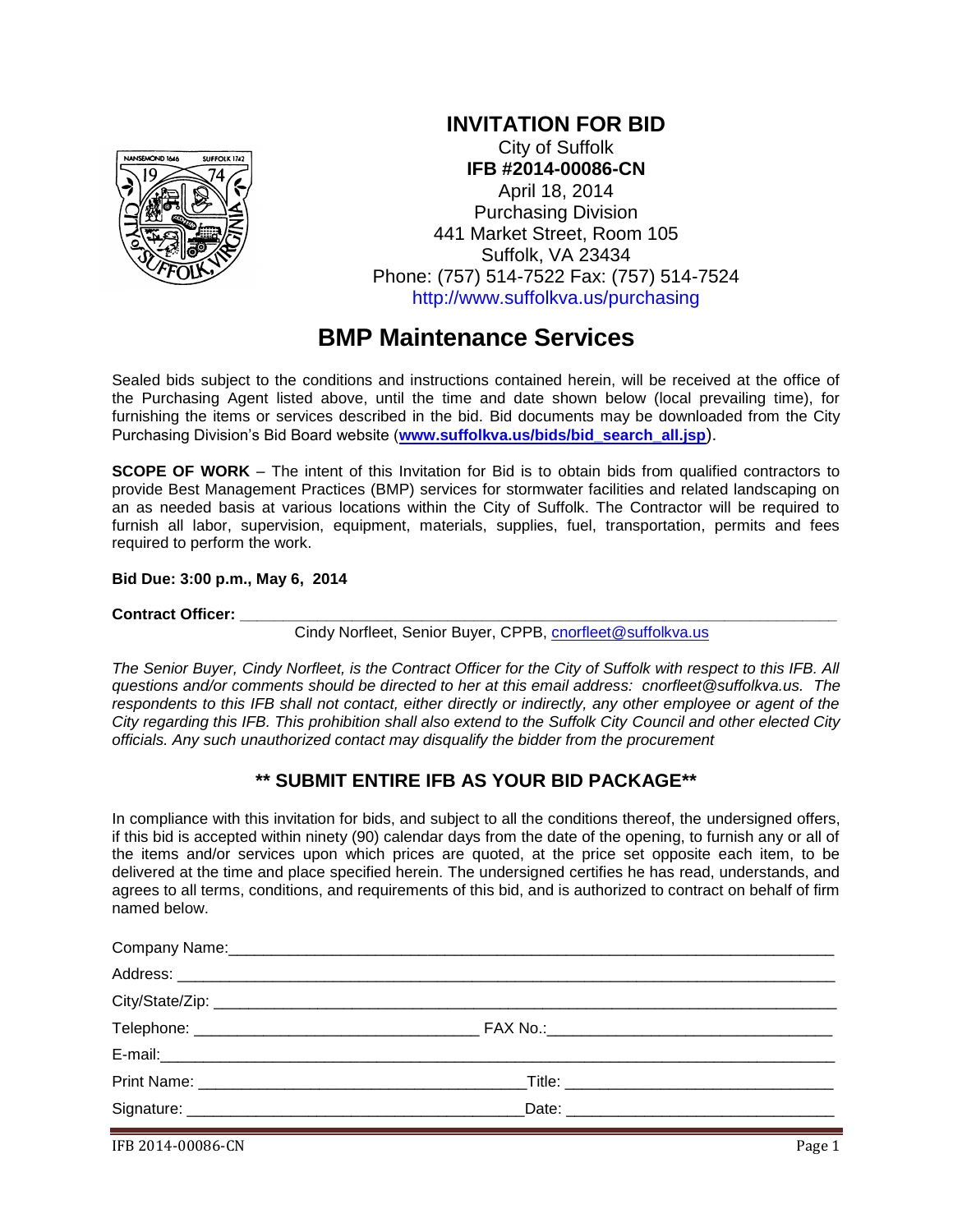# **INVITATION FOR BID**

# **BMP Maintenance Services**

## **TABLE OF CONTENTS**

| Anticollusion/Nondiscrimination/Drug Free Workplace Clauses26 |  |
|---------------------------------------------------------------|--|
|                                                               |  |

Prepared By: Cindy L. Norfleet Context Context Context Context Context Context Context Context Context Context Senior Buyer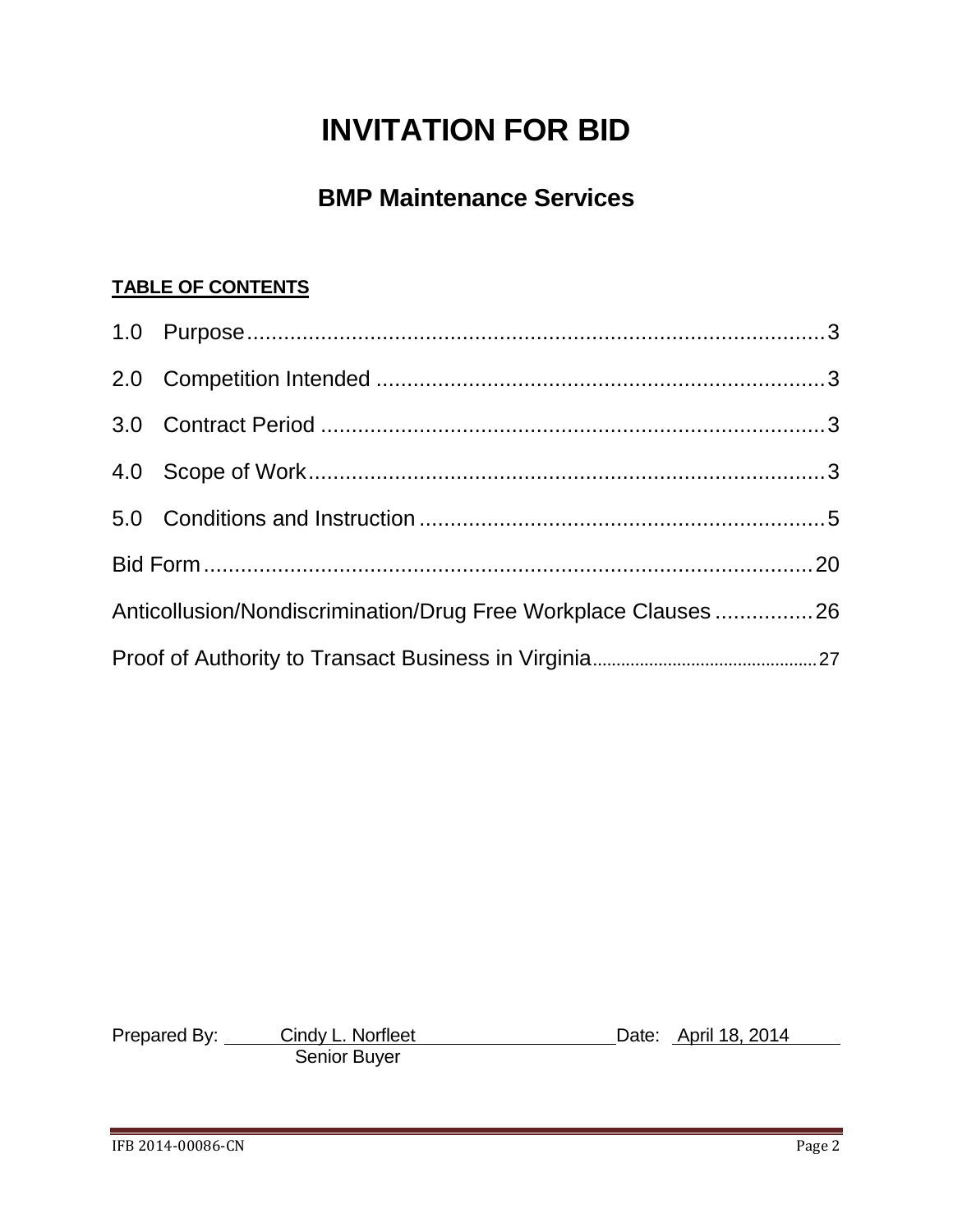#### **1.0 PURPOSE**

The intent of this Invitation for Bid and resulting contract is to obtain competitive bids from qualified contractors to provide Best Management Practices (BMP) services for stormwater facilities and related landscaping on an as needed basis at various locations within the City. The contractor will be required to furnish all labor, supervision, equipment, materials, supplies, fuel, transportation, permits and fees required to perform the work.

All work shall be in accordance with all specifications, terms, and conditions herein.

#### **2.0 COMPETITION INTENDED**

It is the City's intent that this Invitation for Bid (IFB) permits competition. It shall be the bidder's responsibility to advise the Purchasing Agent in writing if any language requirement, specification, etc., or any combination thereof, inadvertently restricts or limits the requirements stated in this IFB to a single source. Such notification must be received by the Purchasing Agent not later than five days prior to the date set for bids to close.

#### **3.0 CONTRACT PERIOD**

The contract shall begin upon final execution of Contract and continue through May 31, 2015.

Contract shall continue in force thereafter from year to year, not to exceed an additional two (2) one-year periods, unless terminated by either party at the end of the first year or at the end of any subsequent year, by giving the remaining party thirty (30) days prior written notice. Contract may be extended through May 31, 2017.

Initial rates and subsequent renewal rates must be guaranteed for a minimum of twelve (12) months. Any increase in rates shall be limited to the lesser of the Consumer Price Index for all Urban Consumers (CPI-U) – Other Goods and Services (unadjusted for the current 12 month period) or three percent (3%). The City does not guarantee any rate increase.

#### **4.0 SCOPE OF WORK**

#### A. General Specifications

The Scope of Services is focused primarily on maintenance of Best Management Practices (BMP) for stormwater facilities and related landscaping. All work will be performed on an as needed basis following a written request by City personnel.

The Contractor must be prepared to maintain Best Management Practices facilities including, but not limited to, wet and dry detention ponds, created wetlands, bio-retention areas, underground sand filters, grassed or vegetated swales, forebays, and manufactured systems.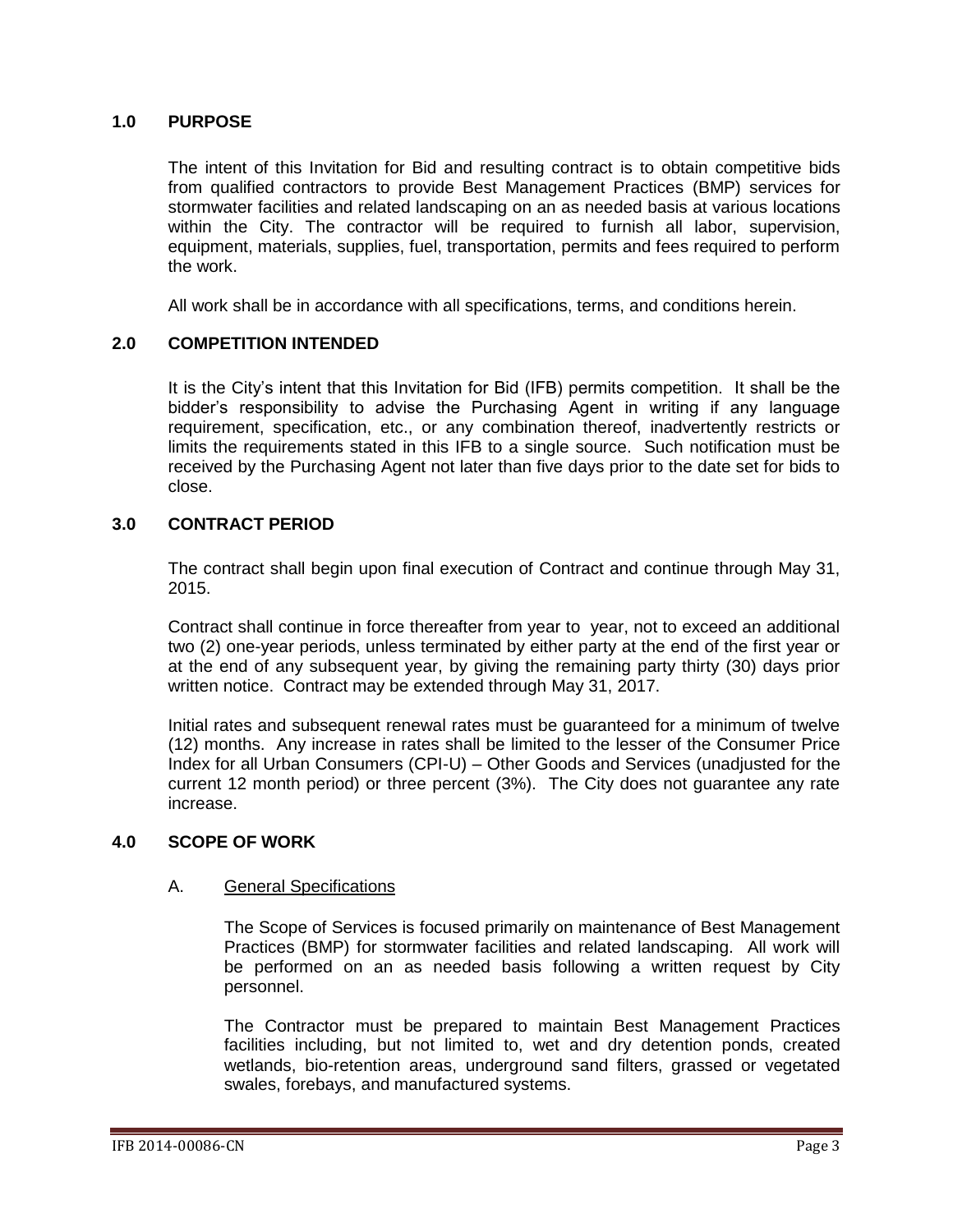The Contractor shall be capable of furnishing all appropriate equipment and qualified operators to perform outlined tasks in an efficient and safe manner and be able to mobilize and begin work within five (5) working days of the initial work request.

Contractors are required to be a licensed/certified chemical applicator in accordance with regulations issued by the Virginia Department of Agriculture and Consumer Services. Contractor shall possess extensive knowledge of aquatic vegetation, invasive species, water chemistry, non-point source pollution, and aeration equipment and maintenance. Chemical applications may not be applied without approval of the City. The successful bidder will be required to provide proof of certification prior to award of contract.

- B. Maintenance Task List
	- 1. Routine mowing (including pond embankments)
	- 2. Trash/debris removal from bio-retention areas, dry and wet ponds and within control devices including culvert inlet/outlet pipes, spillways and riser structures
	- 3. Remove trash and sediment from underground chambers (screening/separation BMP structures)
	- 4. Remove oil layer from permanent pools, storm filter systems, and hydrodynamic separators
	- 5. Sediment removal from dry ponds, wetponds, and bio-retention areas
	- 6. Dredging and muck removal from vegetated swales, dry ponds, bioretention areas and wetponds
	- 7. Vegetation establishment including weed control, mulching, regular plant care with pruning, fertilizing, and watering for maintaining and establishing ground cover
	- 8. Fill animal burrows and dens on embankments of dry and wetponds
	- 9. Wetland plantings
	- 10. Maintenance, servicing, and the cleaning of proprietary BMP's
	- 11. Filter replacement
	- 12. Repacking and replacement of permeable surface pavers and underlayment (filtering sand)
	- 13. Repair and Replace culverts, spillways, structures, flared end sections
	- 14. Access maintenance for ingress/egress of the facilities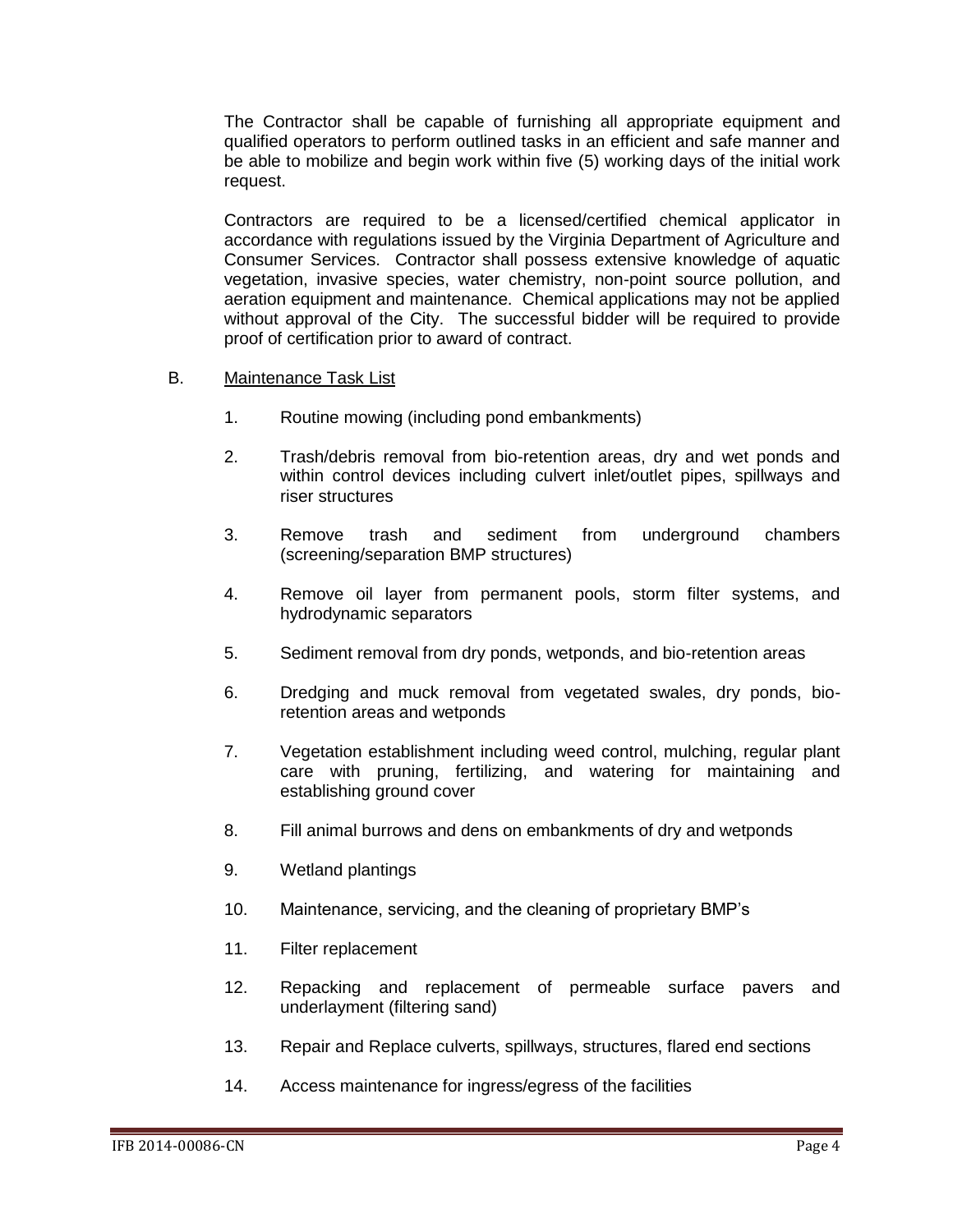- 15. Monitoring of dry ponds and bio-retention areas for a 72 hour duration to verify water level and proper function of facilities
- 16. Mechanical components such as valves, sluice gates and flap gates, antivortex devices, pumps, access hatches, aerators, fountains, bubblers, diffusers, electrical control panels for such devices.
- 17. Maintain traffic control to include furnishing signs, cones, barrels, flagmen, vehicles, and other equipment to maintain proper traffic control in accordance with the current Work Area Protection Manual as necessary to accomplish work outlined by this contract

#### C. Utility Location and Protection of Property

Prior to commencing work, the Contractor shall be responsible for obtaining his own "Miss Utility" ticket and satisfy himself as to the location of underground utilities. All damage to existing utilities is fully the responsibility of the Contractor. The Contractor shall be liable for all damage made to any structures or property arising through negligence or carelessness. The Contractor shall take care of and maintain all underground, overhead, or surface utilities encountered in the performance of the work.

The Contractor shall not use private property in connection with work unless prior written permission is obtained from the property owner. A copy of the written permission shall be furnished to the Department of Public Works. The written statement of permission shall indicate the name, address, and phone number of the property owner. Verification of ownership shall be the responsibility of the Contractor.

Contractor shall adequately protect adjacent private and public property. The Contractor shall, during the progress of work and as directed by the owner, remove from the owner's property and from public and private property, at his expense, all temporary structures, rubbish, debris, piles of earth, foreign matter, and waste materials resulting from his operations. The site of the work shall be restored to conditions existing before the work to the satisfaction of the owner. Lawns, pavement, sidewalks, and other surfaces shall be preserved where practical but if damaged shall be fully restored at the expense of the Contractor.

#### **5.0 CONDITIONS AND INSTRUCTIONS (Revised 1/16/14)**

1. **Use of Form**: All bids shall be submitted on and in accordance with this form. If more space is required to furnish a description of the goods and/or services bid, or delivery terms, the bidder may attach a letter hereto that will be made a part of the bid. In case of a conflict with published requirements, the bid may be considered non-responsive. The City's published specifications shall supersede any additional writings submitted with the bid. Such additional writings shall be clearly marked and noted as an exception.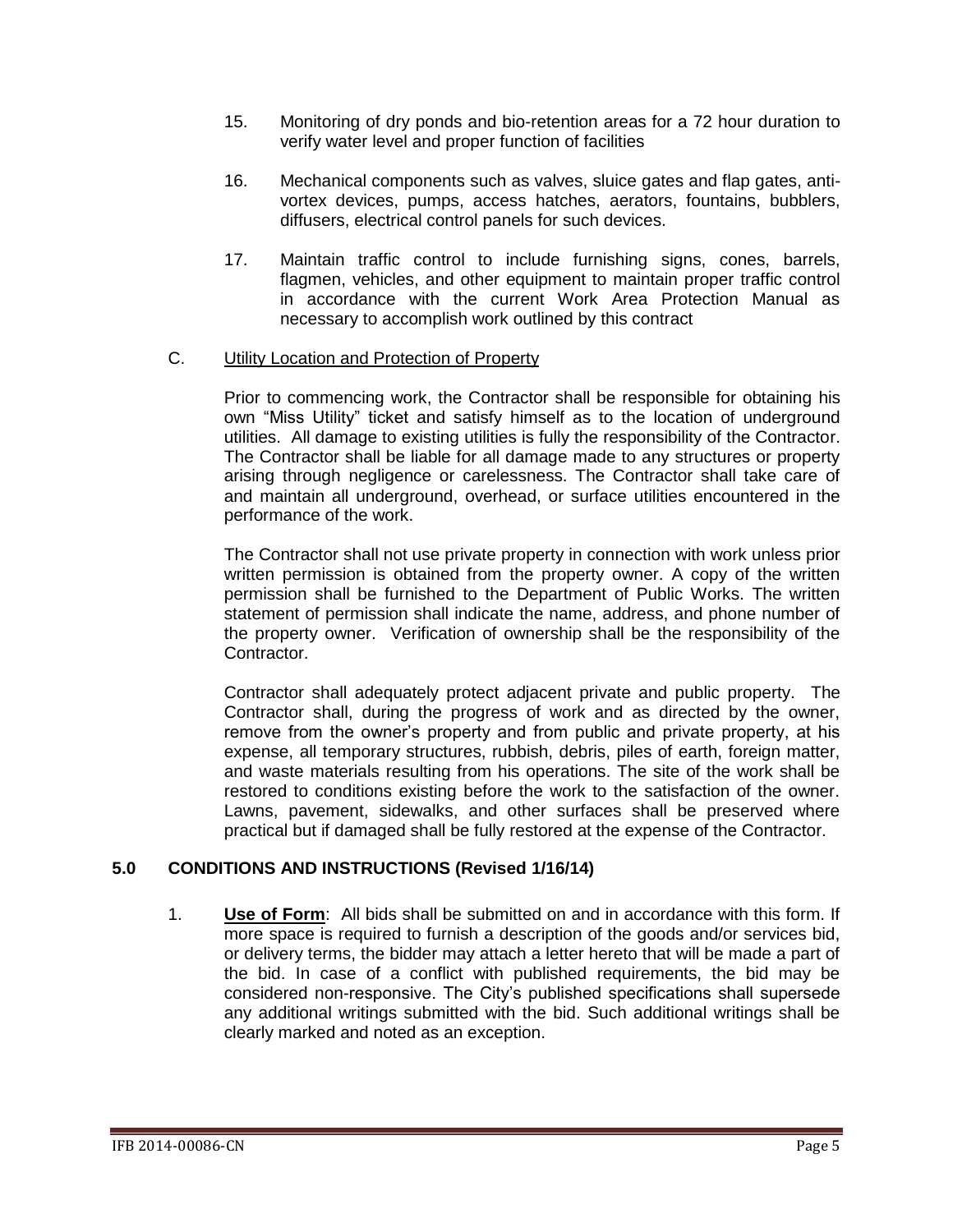- 2. **Submittals**: All bids shall be submitted sealed, plainly marked showing the bid number, date and time. The entire solicitation document is to be returned when submitting a bid unless otherwise directed by the bid document. Failure to return all required pages may result in a determination that the submittal is nonresponsive.
- 3. **Late Bids**: Bids and amendments thereto, if received by Purchasing after the date and time specified for bid opening, will not be considered. It will be the responsibility of the bidder to see that their bid is received by Purchasing as specified. There will be no exceptions. Date of postmark will not be considered. Telephone, facsimile, electronic and verbal bids will not be accepted. Prices or changes shown on the outside of an envelope will not be considered in determination of low bid.
- 4. **City Hall Closure**: If City Hall is closed for business at the time scheduled for the bid opening, for whatever reasons, sealed bids will be accepted and opened on the next business day of the City, at the original scheduled hour.
- 5. **Acceptance of Bid**: Receipt of the bid by the City is not to be construed as an award or an order to ship.
- 6. **Offer/Acceptance**: Each bid is received with the understanding that the acceptance in writing by the City of the bidder to furnish any or all of the goods and/or services described therein, shall constitute a contract between the bidder and the City, which shall bind the bidder to furnish and deliver the goods and/or services quoted at the prices stated and in accordance with the conditions of the accepted bid; and the City on its part to order from such bidder, except for causes beyond reasonable control; and pay for, at the agreed prices, all goods and/or services specified and delivered.
- 7. **Withdrawal of Bids**: Bidder has the right to request withdrawal of their bids from consideration due to error by giving notice not later than two business days after the bids are publicly opened. Work papers showing evidence of error(s) may be required.

Bids may be withdrawn any time prior to the bid opening. Withdrawal of bids may be accomplished by submitting such request in writing on the issuing company's letterhead either in person or by certified mail.

- 8. **Addenda**: If issued, addenda to this solicitation will be posted on the Purchasing website (http://www.suffolkva.us/bids/index.jsp). It is the bidder's responsibility to check the website or to contact the Purchasing division prior to the submittal deadline to ensure that the bidder has a complete, up-to-date package. Acknowledgement of all issued Addenda shall be indicated on the bid form in the appropriate spaces.
- 9. **Governing Document**: The solicitation document maintained by Purchasing in the bid file shall be considered the official copy. In the case of any inconsistency between bid documents submitted to the City, but not clearly listed as an exception, the language of the official copy shall prevail. Furthermore, any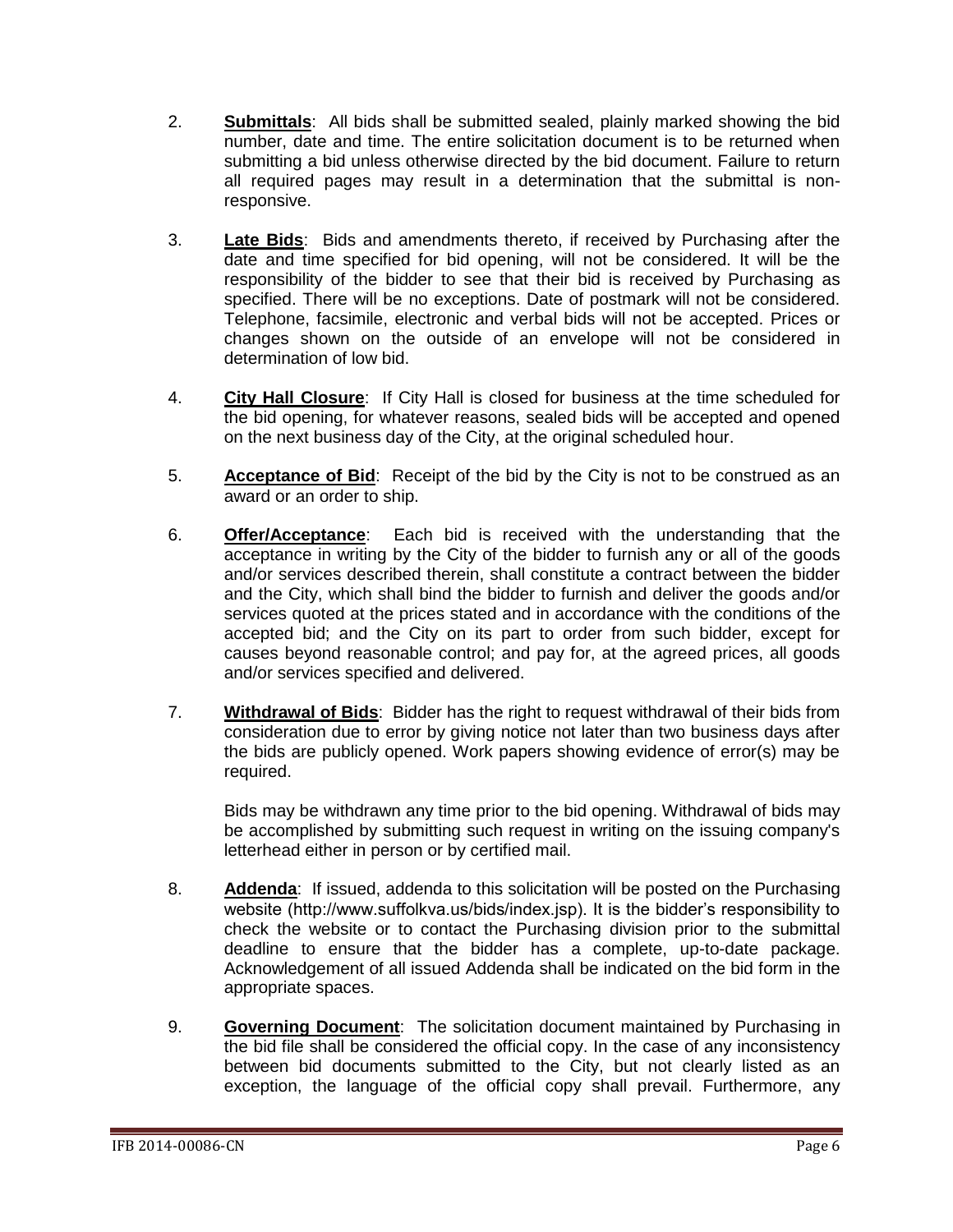exception or change to the specifications made by the bidder may be cause to disqualify your bid.

- 10. **Award**: Award will be made to the lowest responsive and responsible bidder. The quality of the goods and/or services to be supplied, their conformity with the specifications, their suitability to the requirements, the delivery, qualifications and references will be taken into consideration in making the award. The City reserves the right to refuse all bids. Determination of low bid shall be determined by the audited figure shown on the BID FORM titled 'GRAND TOTAL (Items 1- 53).' In case of error in the extension of prices, the unit price shall govern.
- 11. **Negotiation**: Unless canceled or rejected, a responsive bid from the lowest responsible bidder shall be accepted as submitted; except that if the bid from the lowest responsible bidder exceeds available funds, the City may negotiate with the apparent low bidder to obtain a contract price within the available funds.
- 12. **Announcements**: Upon the award or the announcement of the decision to award a contract, the City will publicly post such notice on the bulletin board located outside of the Purchasing Division and on the City's web site: (http://www.suffolkva.us/bids/bid\_search\_awarded.jsp)
- 13. **City's Rights**: The City reserves the right to reject any and all bids, and to waive any informality if it is determined to be in the best interest of the City.
- 14. **Cooperative Agreements**: If authorized by the bidder(s), the resultant contract(s) may be extended to any jurisdiction within the Commonwealth of Virginia to purchase at the contract prices in accordance with the contract terms. Any jurisdiction using such contracts shall place its own order(s) directly with the successful contractor(s). The City of Suffolk acts only as the contracting agent and is not responsible for placement of orders, payment, or discrepancies of the participating jurisdictions. It is the contractor's responsibility to notify the jurisdictions of the availability of contract(s).
- 15. **Prices**: Prices shall be stated in units of quantity specified. No additional charges shall be passed on to the City, including any applicable taxes, delivery, or surcharges. Prices quoted shall be the final cost to the City. In case of error in the extension of prices, the unit price shall govern.
- 16. **Corrections**: All prices and notations should be in ink or typewritten. Mistakes may be crossed out and corrections made in ink and must be initialed and dated by the person signing the bid.
- 17. **Delivery**: The time of delivery must be stated in definite terms. If time of delivery for different goods and/or services varies, the bidder shall so state.
- 18. **Samples**: Samples, when requested, must be furnished free of expense, and upon request, if not destroyed, will be returned at the bidder's risk and expense.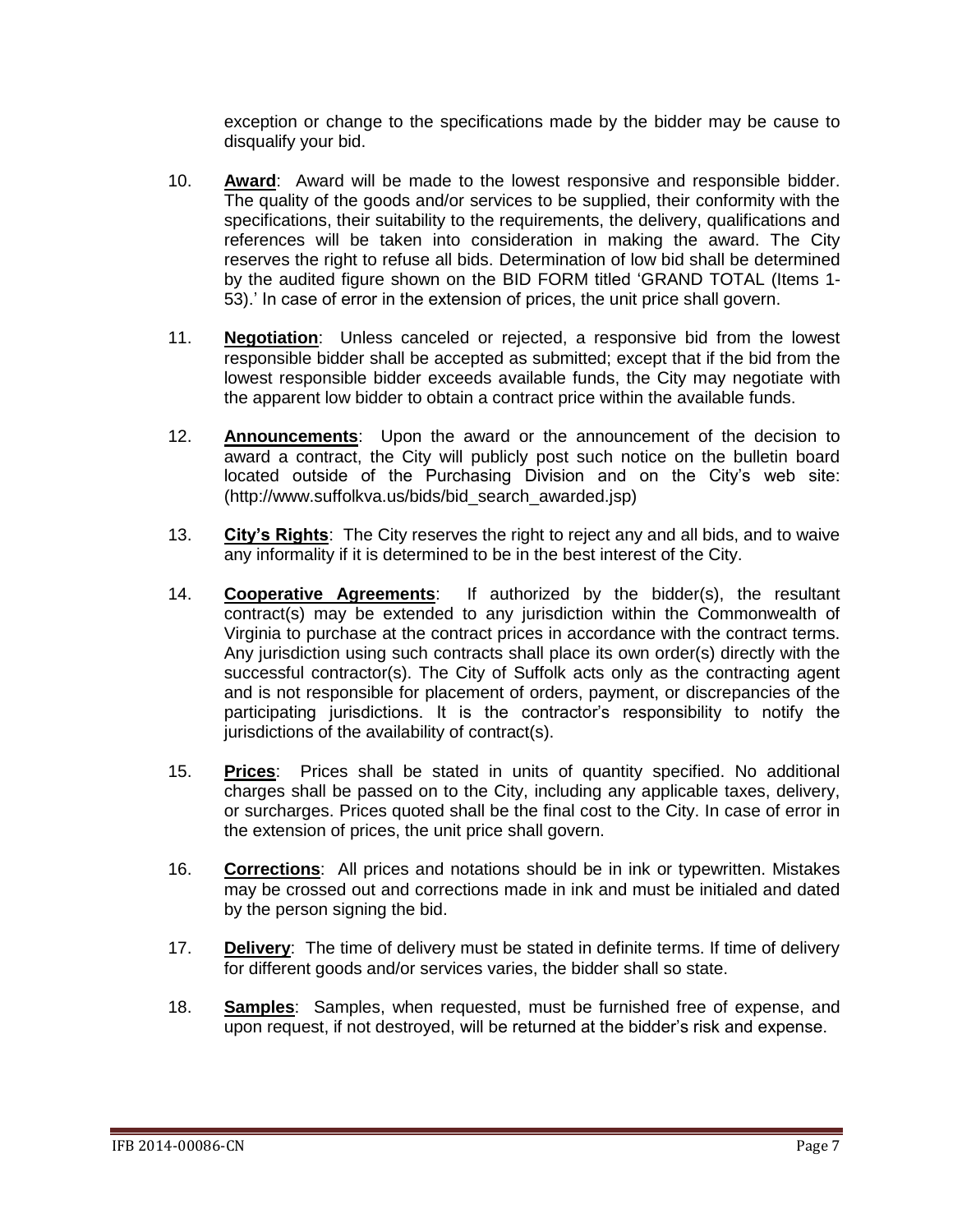- 19. **Brand Names**: The use of the name of a manufacturer, brand, make or catalog designation in specifying an item shall restrict bidders to the manufacturer, brand, make or catalog designation identified, unless qualified by the provision "or approved equal". If qualified by the provision "or equal" the Brand Names are used simply to indicate the character, quality and/or performance equivalence of the goods and/or services desired. The goods and/or services on which bids are submitted must be of such character, quality and/or performance equivalence that it will serve as that specified. In submitting bids on goods and/or services other than as specified, bidder shall furnish complete data and identification with respect to the alternate goods and/or services that they propose to furnish. It shall be in the City's sole judgment if a substitute product offered is an approved equal and acceptable.
- 20. **Standard equipment**: Any equipment delivered must be standard, new and unused equipment, latest model, except as otherwise specifically stated in the bid. Where any part or the normal accessories of equipment is not described, it shall be understood that all the equipment and accessories that are usually provided in the manufacturer's stock model shall be furnished.
- 21. **Silence of Specifications**: The apparent silence of these specifications and any supplemental specifications as to any detail or the omission from the specifications of a detailed description concerning any point shall be regarded as meaning that only the best commercial practices are to prevail and correct type, size and design are to be used. All interpretations of these specifications shall be made on the basis of this statement.
- 22. **Capacity of bidder**: All bids must be signed by a responsible officer or employee having the authority to bind the firm in contract. The bidder agrees that its contract performance shall be in strict conformance with the contract documents.
- 23. **Rights to Damages**: By signing this bid, the bidder assigns to the City any and all rights that it may have under the antitrust laws of the United States and the Commonwealth of Virginia in any way arising from or pertaining to this bid. This provision is remedial in nature and is to be liberally construed by any court in favor of the City.
- 24. **Anti-collusion**: The bidder certifies by signing this Invitation of Bid that this bid is made without prior understanding, agreement, or accord with any other person or firm submitting a bid for the same goods and/or services and that this bid is in all respects bona fide, fair, and not the result of any act of fraud or collusion with another person or firm engaged in the same line of business or commerce. Any false statement hereunder may constitute a felony and can result in a fine and imprisonment, as well as civil damages.
- 25. **Indemnification**: The Contractor shall defend, indemnify and hold the City, and the City's employees, agents, and volunteers, harmless, from and against any and all damage claim, liability, cost, or expense (including, without limitation, attorney's fees and court costs) of every kind and nature (including, without limitation, those arising from any injury or damage to any person, property or business) incurred by or claimed against the contractor, its employees, agents,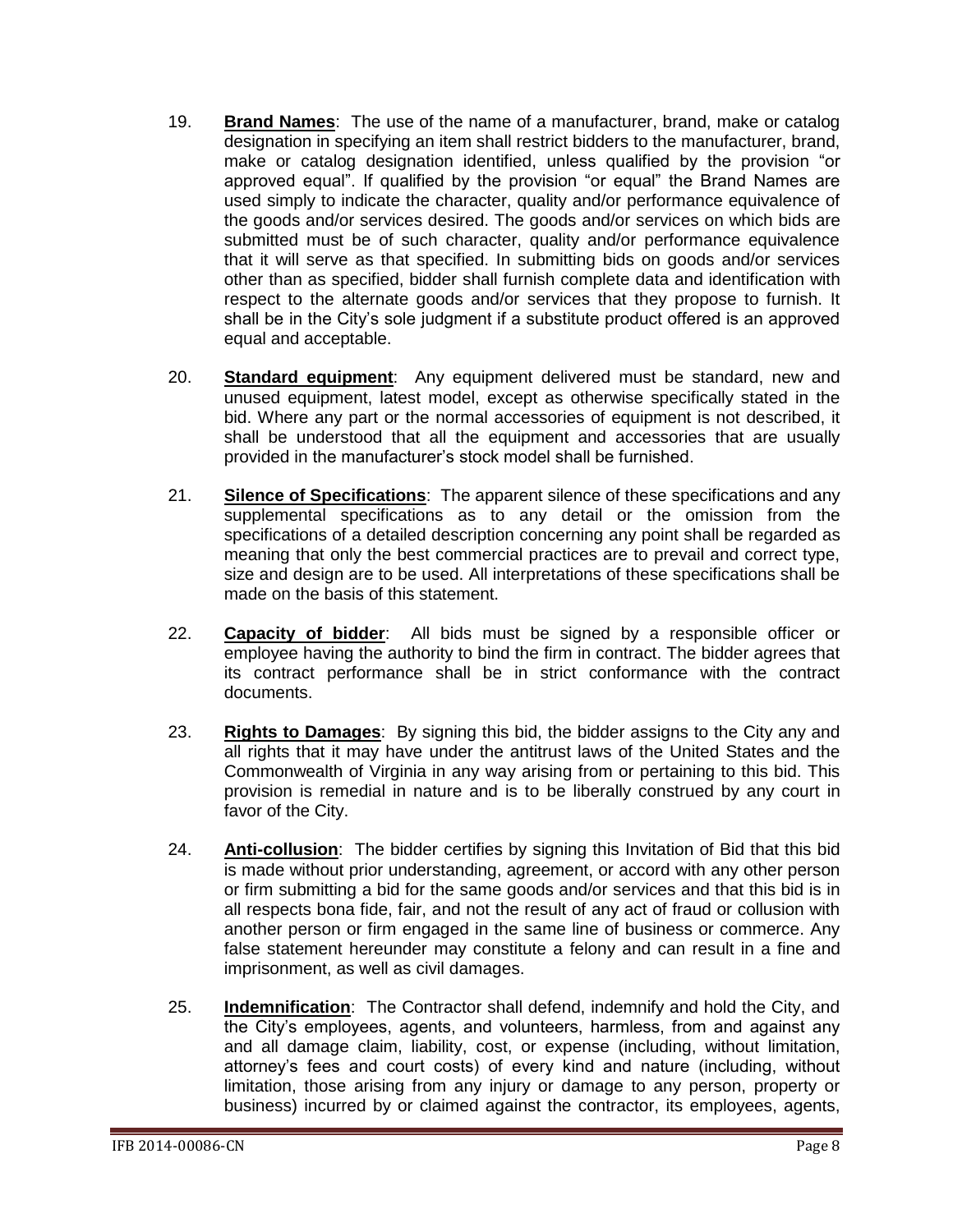and volunteers, or incurred by or claimed against the City, the City's employees, agents, and volunteers, arising out of, or in connection with, the performance of all services hereunder by the contractor.

This indemnification and hold harmless includes, but is not limited to, any financial or other loss including, but not limited to, any adverse regulatory, agency or administrative sanction or civil penalties, incurred by the City due to the negligent, fraudulent or criminal acts of the contractor or any of the Contractor's officers, shareholders, employees, agents, contractors, subcontractors, or any other person or entity acting on behalf of the Contractor. Unless otherwise provided by law, the Contractor indemnification obligations hereunder shall not be limited in any way by the amount or type of damages, compensation, or benefits payable by or for the Contractor under worker's compensation acts, disability benefit acts, other employee benefit acts, or benefits payable under any insurance policy. This paragraph shall survive the termination of the contract including any renewal or extension thereof.

- 26. **Copyright Protection**: The Contractor agrees to defend and save the City, its agents, officials, and employees, harmless from liability of any nature or kind, for use of any copyright, composition, secret process, patented or unpatented invention, articles or appliances furnished or used in the performance of the contract, or which the Contractor is not the patentee, assignee, or licensee, to the same extent as provided in the above paragraph.
- 27. **Laws, Regulations**: The Contractor shall keep fully informed of all federal, state, and local laws, ordinances and regulations that in any manner affect the conduct of the work. The Contractor shall at all times observe and comply with all such laws, ordinances and regulations.
- 28. **Alien employment**: The Contractor certifies that he does not and shall not during the performance of the contract for goods and services in the Commonwealth, knowingly employ unauthorized aliens as defined in the federal Immigration Reform and Control Act of 1986, as amended.
- 29. **SCC Authorization**: All bidders or offerors organized or authorized to transact business in the Commonwealth pursuant to Title 13.1 or Title 50, as amended, shall include the identification number issued to it by the State Corporation Commission. Any bidder or offeror that is not required to be authorized to transact business in the Commonwealth as a foreign business entity under Title 13.1 or Title 50, as amended, or as otherwise required by law shall include in its bid or proposal a statement describing why the bidder or offeror is not required to be so authorized.

SCC Number, or Statement:

Any business entity that enters into a contract with a public body pursuant to this chapter shall not allow its existence to lapse or its certificate of authority or registration to transact business in the Commonwealth, if so required under Title 13.1, or Title 50, as amended, to be revoked or cancelled at any time during the term of the contract. The City may void any contract with a business entity if the business entity fails to remain in compliance with the provisions of this section.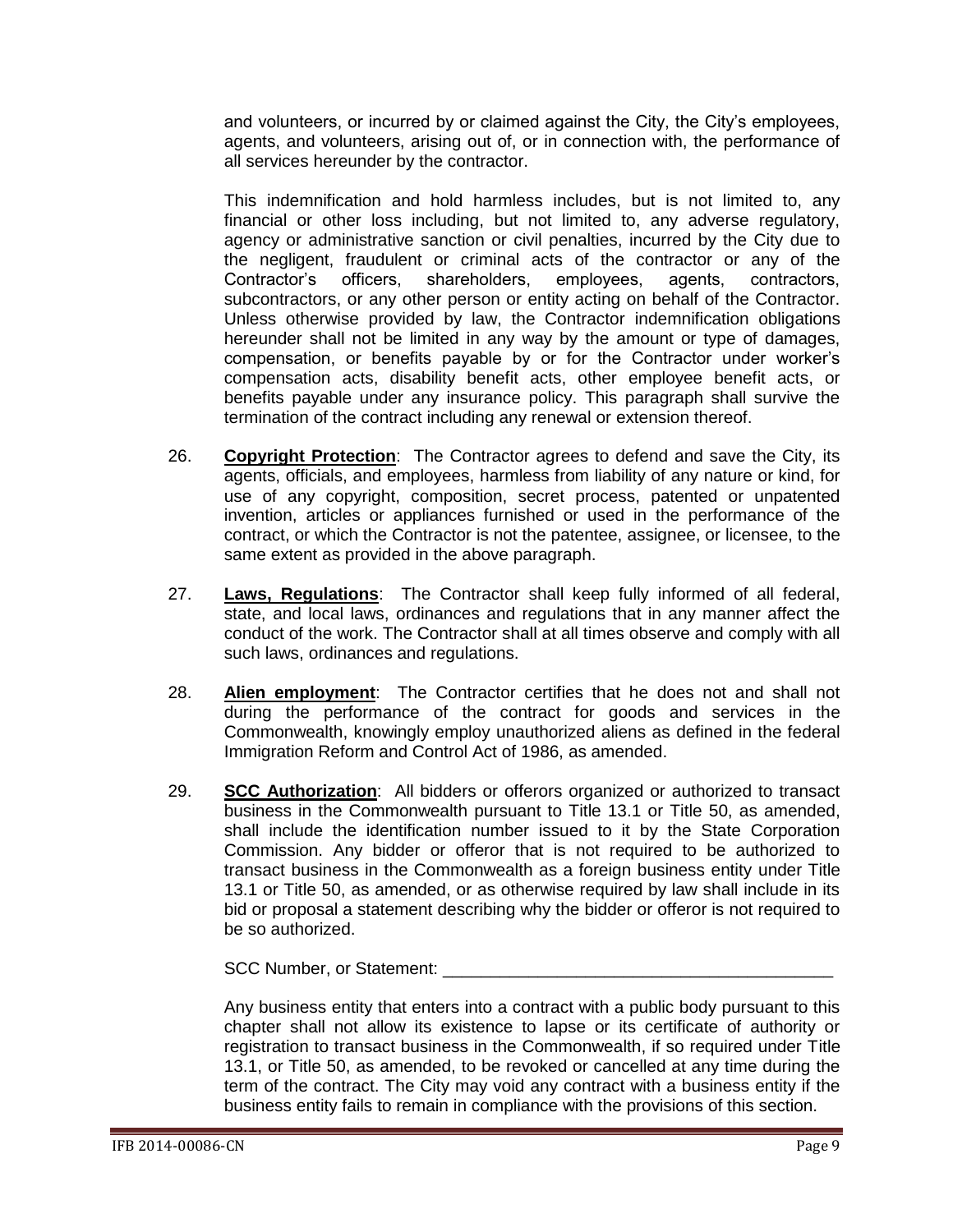30. **Contractor's License**: If any of the services promulgated under this solicitation consist of construction work, it is required under Title 54.1, Chapter 11, Code of Virginia, for a contractor who performs or manages construction, removal, repair, or improvement when the total value referred to in a single contract or project is:

One hundred twenty thousand dollars (\$120,000) or more, or the total value of all such construction, removal, repair or improvements undertaken by such person within any twelve-month period is seven hundred fifty thousand dollars (\$ 750,000) or more shall show evidence of being licensed as a Class A Contractor.

Ten thousand dollars (\$10,000) or more, but less than one hundred twenty thousand dollars (\$120,000) or the total value of all such construction, removal, repair, or improvement undertaken by such person within any twelve-month period is one hundred and fifty thousand dollars (\$150,000) or more, but less than seven hundred fifty thousand dollars (\$750,000) shall show evidence of being licensed as a Class B Contractor.

Over one thousand (\$1,000) but less than ten thousand (\$10,000), or the total value of all such construction, removal, repair, or improvements undertaken by such person within any twelve-month period is one hundred and fifty thousand dollars (\$150,000) shall show evidence of being licensed as a Class C Contractor.

The City shall require master certification as a condition of licensure or certification of electrical, plumbing and heating, ventilation and air conditions contractors.

A valid business license from the City may be required. The bidder shall complete whichever of the following notations as appropriate:

"Licensed Class A Virginia Contractor Number\_\_\_\_\_\_\_\_\_\_\_\_\_\_\_" "Licensed Class B Virginia Contractor Number\_\_\_\_\_\_\_\_\_\_\_\_\_\_\_" "Licensed Class C Virginia Contractor Number\_\_\_\_\_\_\_\_\_\_\_\_\_\_\_"

31. **Payment Terms**: Payment terms shall be 'Net 30'days, from the date of Contractor invoice approval by the City.

Payment terms, if offered, shall not be considered in determining the low bidder.

Discount period, if offered, shall be computed from the date of proper receipt of the contractor's correct invoice, or from the date of acceptable receipt of the goods and/or services, whichever is latest.

The payment terms stated herein must appear on the contractor's invoice. Failure to comply with this requirement shall result in the invoice being returned to the contractor for correction.

Late payment charges shall not exceed the allowable rate specified by the Commonwealth of Virginia Prompt Payment Act (1% per month).Contractor shall submit invoices in duplicate, such statement to include detailed breakdown of all charges, and shall be based on completion of tasks or deliverables.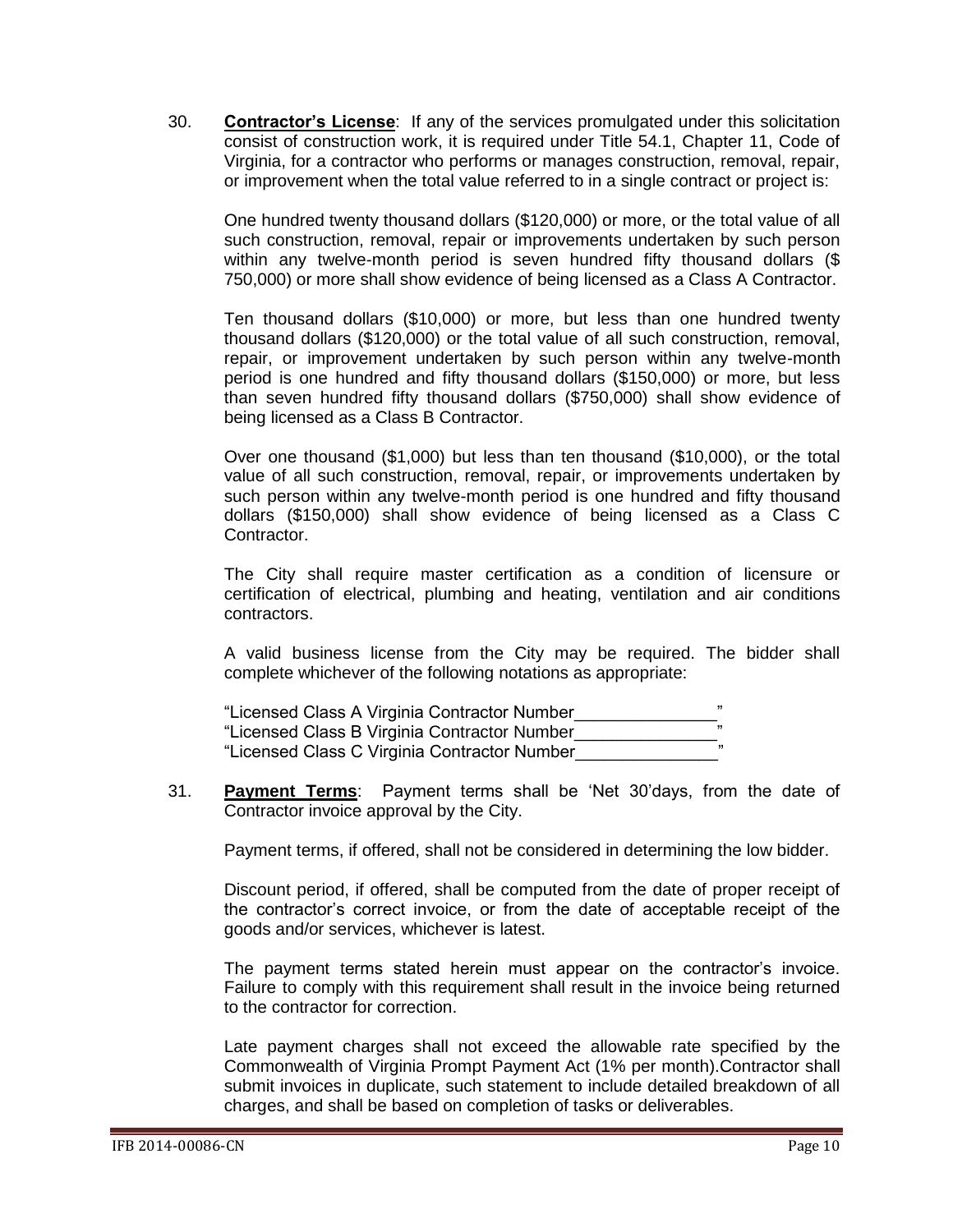Individual Contractors shall provide their social security numbers, and proprietorships, partnerships, and corporations shall provide their federal employer identification number on their submittal.

The City prefers to make payment with the City's Purchasing Card. Typically this enables faster payments to the Contractor. Are you willing and able to accept this type of payment? Yes\_\_\_\_\_\_\_\_\_ No\_

- 32. **Default**: In event of default by the Contractor, the City reserves the right to procure the goods and/or services from other sources, and hold the Contractor liable for any excess cost occasioned thereby. Such actions taken by the City shall not release the contractor from additional remedies that may be allowed by law.
- 33. **Availability of Funds**: A contract shall be deemed in force only to the extent of appropriations available to each department for the purchase of such goods and/or services. The City's extended obligations on those contracts that envision extended funding through successive fiscal periods shall be contingent upon actual appropriations for the following years.
- 34. **Appeals Procedure**: Upon your request, administrative appeals information will be provided that shall be used for hearing protests of a decision to award, or an award, appeals from refusal to allow withdrawal of bids, appeals from disqualification, appeals for debarment or suspension, or determination of nonresponsibility and appeals from decision or disputes arising during the performance of a contract. To be timely all appeals shall be made within the time periods set forth by the Virginia Public Procurement Act, §2.2-4357, et seq. Contact the buyer at once for assistance.
- 35. **Faith-based Organizations**: The City of Suffolk does not discriminate against faith-based organizations.
- 36. **Anti-Discrimination**: By submitting their bids, bidders certify to the City that they will conform to the provisions of the Federal Civil Rights Act of 1964, as amended, as well as the Virginia Fair Employment Contracting Act of 1975, as amended, where applicable, the Virginians with Disabilities Act, the Americans with Disabilities Act and 2.2-4311 of the Virginia Public Procurement Act (VPPA). If the award is made to a faith-based organization, the organization shall not discriminate against any recipient of goods, services, or disbursements made pursuant to the contract on the basis of the recipient's religion, religious belief, refusal to participate in a religious practice, or on the basis of race, age, color, gender or national origin and shall be subject to the same rules as other organizations that contract with public bodies to account for the use of the funds provided; however, if the faith-based organization segregates public funds into separate accounts, only the accounts and programs funded with public funds shall be subject to audit by the public body. (Code of Virginia 2.2.4343.1E).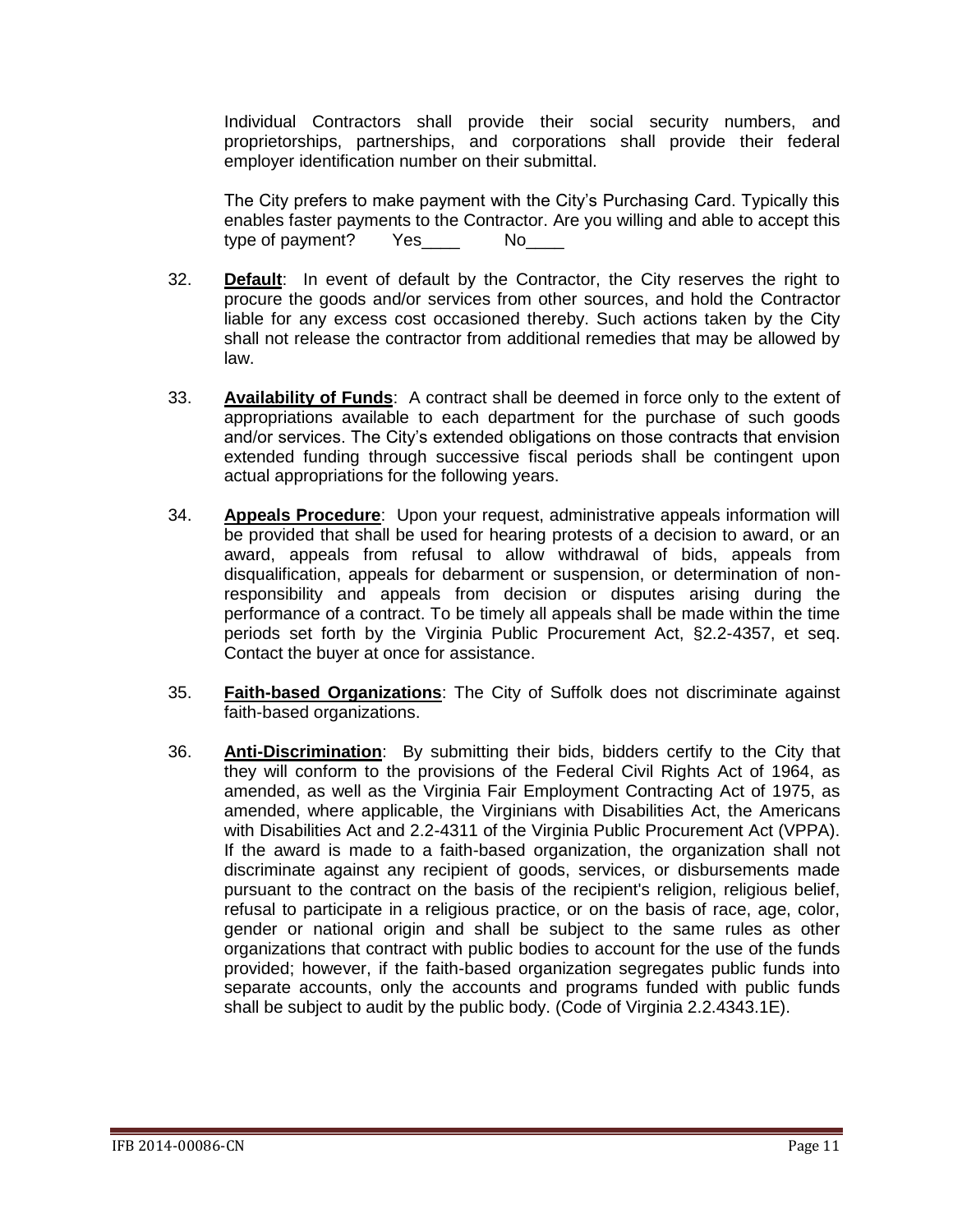In every contract over \$10,000 shall include the following provisions:

- 1. During the performance of this contract, the Contractor agrees as follows:
	- a. The Contractor will not discriminate against any employee or applicant for employment because of race, religion, color, sex, national origin, age, disability, service disabled veterans or any other basis prohibited by state law relating to discrimination in employment, except where there is a bona fide occupational qualification reasonably necessary to the normal operation of the Contractor. The Contractor agrees to post in conspicuous places, available to employees and applicants for employment, notices setting forth the provisions of this nondiscrimination clause.
	- b. The Contractor, in all solicitations or advertisements for employees placed by or on behalf of the Contractor, will state that such Contractor is an equal opportunity employer.
	- c. Notices, advertisements and solicitations placed in accordance with federal law, rule or regulation shall be deemed sufficient for the purpose of meeting these requirements.
- 2. The Contractor will include the provisions of Section a, b, and c above in every subcontract or purchase order over \$10,000, so that the provisions will be binding upon each subcontractor or vendor.
- 37. **Drug-Free Workplace**: During the performance of this contract, the Contractor agrees to (1) provide a drug-free workplace for the Contractor's employees; (2) post in conspicuous place, available to employees and applicants for employment, a statement notifying employees that the unlawful manufacture, sale, distribution, dispensation, possession, or use of a controlled substance or marijuana is prohibited in the Contractor's workplace and specifying the actions that will be taken against employees for violations of such prohibition; (3) state in all solicitation or advertisement for employees placed by or on behalf of the Contractor that the Contractor maintains a drug-free workplace; and (4) include the provisions of the foregoing clauses in every subcontract or purchase order of over \$10,000, so that the provisions will be binding upon each subcontractor or vendor.

For the purposes of this section, "drug-free workplace" means a site for the performance of work done in connection with a specific contract awarded to a Contractor, the employees of whom are prohibited from engaging in the unlawful manufacture, sale, distribution, dispensation, possession or use of any controlled substance or marijuana during the performance of the contract.

- 38. **Assignment of Contract**: A contract shall not be assignable by the Contractor in whole or in part without the written consent of the City.
- 39. **Independent Contractor**: The Contractor and any employees, agents, or other persons or entities acting on behalf of the Contractor shall act in an independent capacity and not as officers, employees, or agents of the City.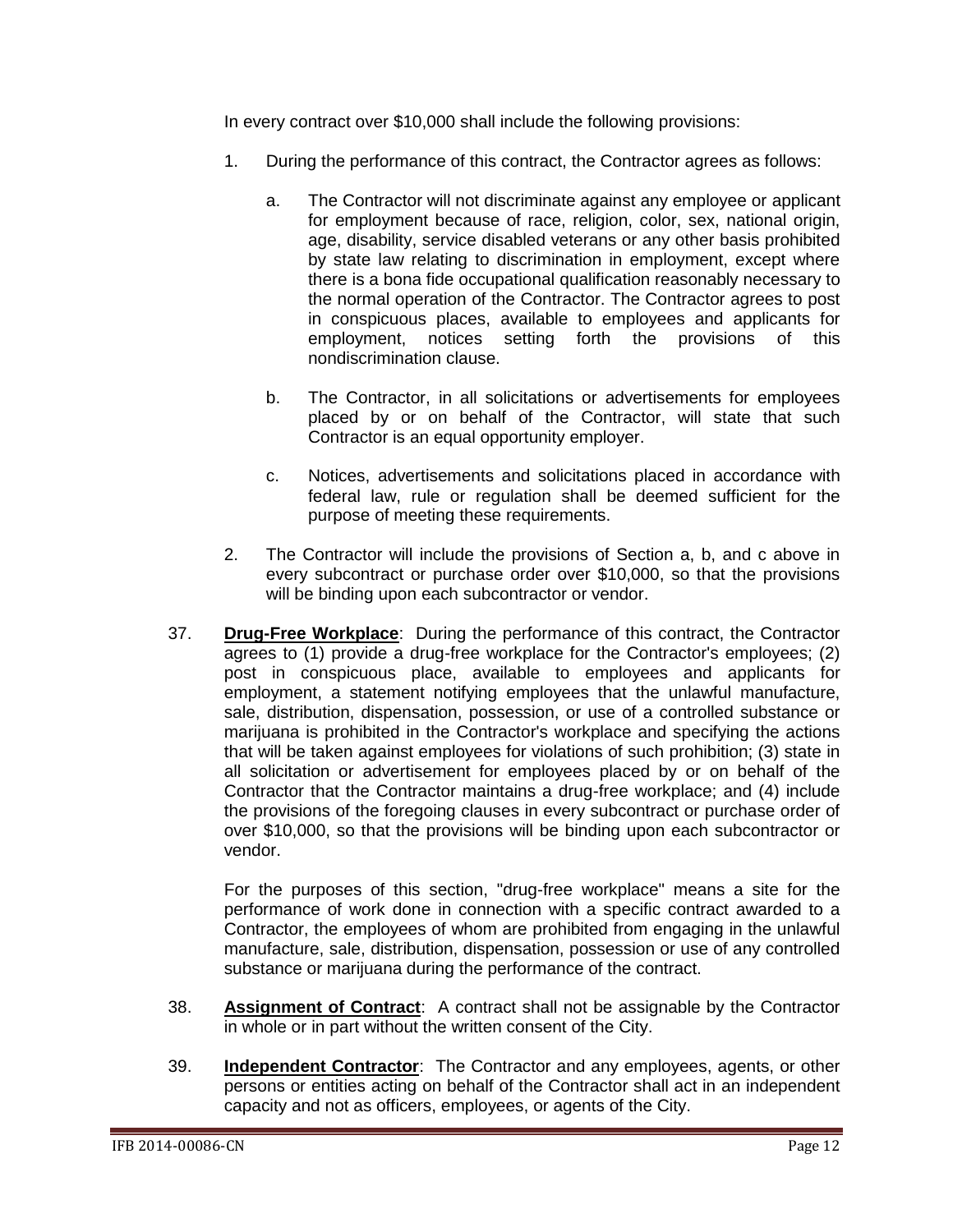- 40. **Scheduling and Delays**: The parties to any contract resultant of this solicitation acknowledge that all or part of the work to be performed hereunder may be delayed and extended at the option of the City. Such delays may be caused by delays, denials and modifications of the various state or federal permits, or for other reasons. The City shall not be required to pay any of the Contractor's direct or indirect costs, or claims for compensation, extended overhead, or other damage or consequential damages arising out of or related to any delays or interruptions required or ordered by the City. If the City delays the project for any reason for a continuous period of ninety (90) days or more, the City and Contractor will negotiate a mutually agreeable adjustment to the Contractor's award amount. Notwithstanding the above, in construction contracts, to the extent that an unreasonable delay is caused by the act or omissions of the City due to causes within the City's control, the above waiver or release shall not apply.
- 41. **Governing Law**: This Agreement is made, entered into, and shall be performed in the City of Suffolk, Virginia, and shall be governed by the applicable laws of the Commonwealth of Virginia without regard to its conflict of law rules. In the event of litigation concerning this Agreement, the parties agree to the exclusive jurisdiction and venue of the Circuit Court of the City of Suffolk, Virginia; however, in the event that the federal court has jurisdiction over the matter, then the parties agree to the exclusive jurisdiction and venue of the U.S. District Court for the Eastern District of Virginia, Norfolk Division.

The Contractor shall not cause a delay in services because of the pending or during litigation proceedings, except with the express, written consent of the City or written instruction/order from the Court.

- 42. **Severability**: If any provision of this contract or the application thereof to any person or circumstances shall to any extent be invalid or unenforceable, the remainder of this contract, or the application of such provision to persons or circumstances other than those which it is invalid or unenforceable, shall not be affected hereby, and each provision of this contract shall be valid and enforced to the full extent permitted by law.
- 43. **Termination for Convenience**: The City may at any time, and for any reason, terminate this Contract by written notice to Contractor specifying the termination date, which shall be not less than thirty (30) days from the date such notice is mailed.

Notice shall be given to Contractor by certified mail/return receipt requested at the address set forth in Contractor's Bid Proposal or as provided in this Contract. In the event of such termination, Contractor shall be paid such amount as shall compensate Contractor for the work satisfactorily completed, and accepted by the City, at the time of termination. If the City terminates this Contract, Contractor shall withdraw its personnel and equipment, cease performance of any further work under this Contract, and turn over to the City any work completed or in process for which payment has been made.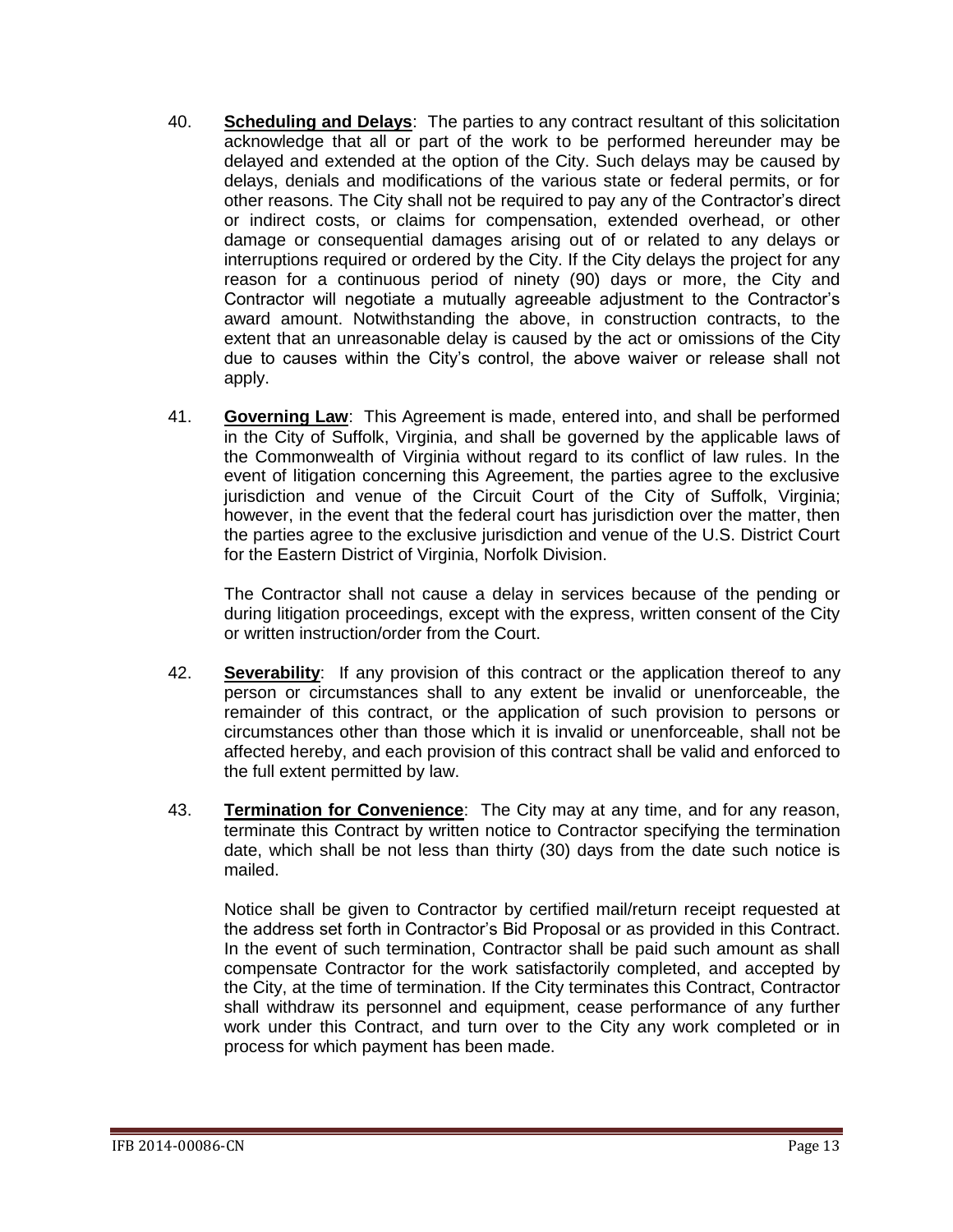44. **Termination for Cause**: In the event that Contractor shall for any reason or through any cause be in default of the terms of this Contract, the City may give Contractor written notice of such default by certified mail/return receipt requested at the address set forth in Contractor's Bid/Proposal or as provided in this Contract.

Unless otherwise provided, Contractor shall have ten (10) days from the date such notice is mailed in which to cure the default. Upon failure of Contractor to cure the default, the City may immediately cancel and terminate this Contract as of the mailing date of the default notice.

Upon termination, Contractor shall withdraw its personnel and equipment, cease performance of any further work under the Contract, and turn over to the City any work in process for which payment has been made. In the event of violations of law, safety or health standards and regulations, this Contract may be immediately cancelled and terminated by the City and provisions herein with respect to opportunity to cure default shall not be applicable.

45. **Contact Prohibition**: Direct contact with City departments other than Purchasing, on the subject of this bid is expressly forbidden except with the foreknowledge and permission of the Contract Officer. Violation may result in a determination that your firm is ineligible for an award.

All questions shall be in writing to the Contract Officer shown on the title page of the bid. The respondents to this IFB shall not contact, either directly or indirectly, any other employee or agent of the City regarding this IFB. This prohibition shall also extend to the Suffolk City Council and locally elected officials. Any such unauthorized contact may disqualify the bidder from this procurement.

- 46. **Additional Conditions**: The Conditions and Instructions in this solicitation are intended to apply to the resulting contract and shall supersede any conflicting terms offered. Any additional conditions a bidder intends be considered must be submitted with the bid and noted as an exception. Such exceptions may result in a finding that the submittal is 'non-responsive' to the bid, negating possibility of an award to that bidder. Contractual documents submitted by the successful firm after an award will not be accepted.
- 47. **Contractor Failure to Perform**: Failure of the Contractor to perform the contract by reason of the City's non-acceptance of additional conditions submitted after the award shall result in termination of the contract by the City, and may result in debarment of the Contractor for a period of up to three (3) years. Termination and /or debarment of the Contractor shall not constitute a waiver by the City of any other rights or remedies available to the City by law or contract.
- 48. **Conflict**: In the event of a conflict between the contract documents, including these Conditions and Instructions, and the terms of a purchase order or related document issued by Purchasing, the contract documents shall control.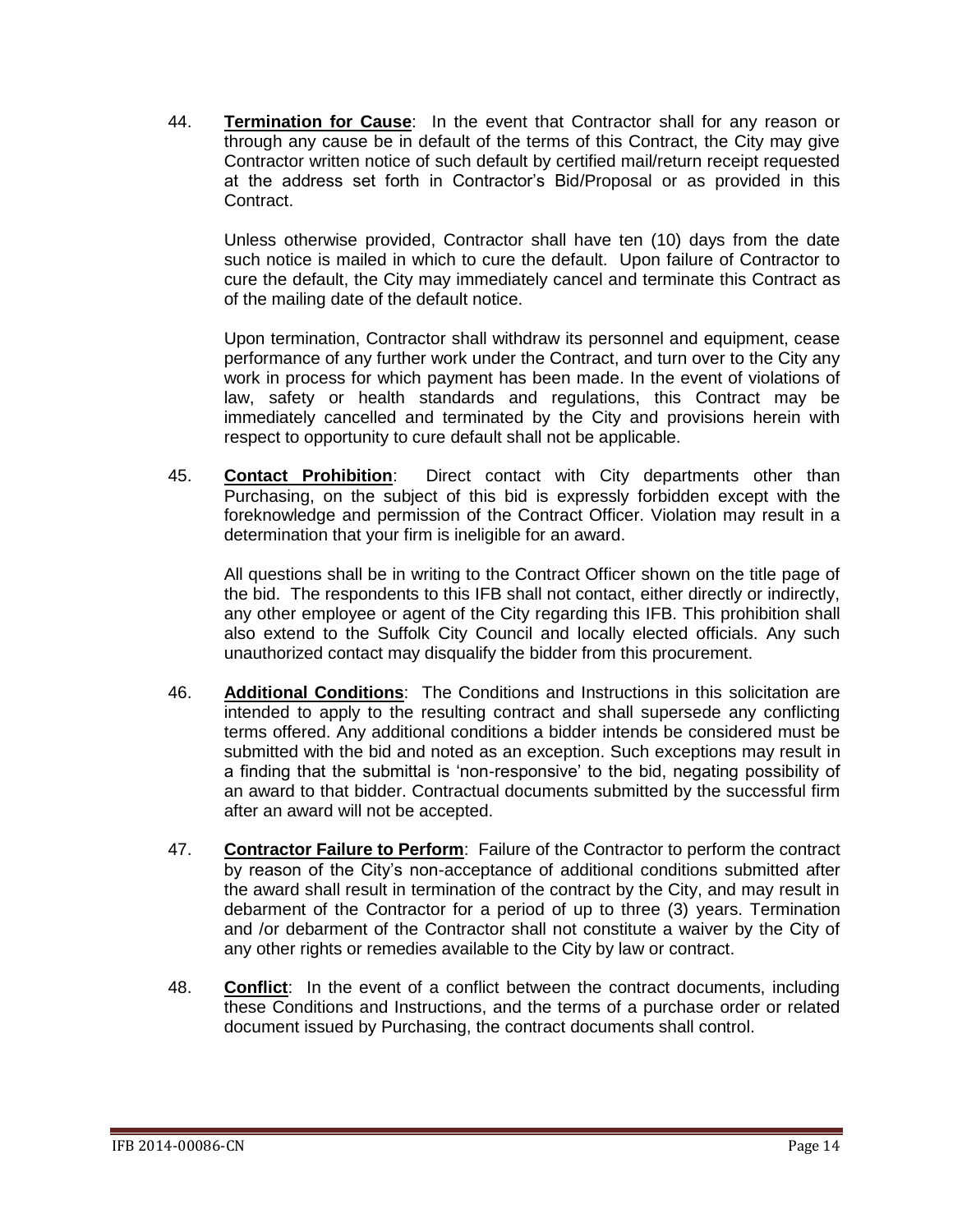- 49. **Records and Inspection**: The Contractor shall maintain full and accurate records with respect to all matters covered under this contract, including, without limitation, accounting records, written policies, procedures, time records, telephone records, and any other supporting evidence used to memorialize, reflect, and substantiate charges or fees related to this contract. The Contractor's records shall be open to inspection and subject to audit and/or reproduction, during normal working hours, by the City and its employees, agents or authorized representatives after giving at least three (3) days' notice to the Contractor by the City. The City shall have access to such records from the effective date of this contract, for the duration of the contract, and for five (5) years after the date of final payment by the City to the Contractor pursuant to this contract or any renewal or extension of this contract. The City's employees, agents or authorized representatives shall have access to the Contractor's facilities, shall have access to all necessary records and shall be provided adequate and appropriate work space, in order to conduct audits.
- 50. **Rights and Remedies Not Waived**: In no event shall the making by the City of any payment to the Contractor, or the waiver by the City of any provision under this contract including any obligation of the Contractor, constitute or be construed as a waiver by the City of any other provision, obligation, breach of covenant, or any default which may exist under this contract on the part of the Contractor, and the making of any such payment by the City while any such breach or default exists shall not impair or prejudice any right or remedies available to the City.
- 51. **Entire Agreement**: This contract and any additional or supplementary documents incorporated herein by reference contain all the terms and conditions agreed upon by the parties hereto, and no other agreements, oral or otherwise, regarding the subject matter of this contract or any part thereof shall have any validity or bind any of the parties hereto. This contract shall not be modified, altered, changed or amended unless in writing and signed by the parties hereto.
- 52. **Conflicts of Interests**: Contractor shall not accept or receive commissions or other payments from third parties for soliciting, negotiating, procuring, or effecting insurance on behalf of the City.
- 53. **Responsibility of Contractor**: The Contractor shall, without additional costs or fee to the City, correct or revise any errors or deficiencies in his performance. Neither the City's review, approval or acceptance of, nor payment for any of the services required under this Agreement shall be deemed a waiver of rights by the City, and the Contractor shall remain liable to the City for all costs which are incurred by the City as a result of the Contractor's negligent performance of any of the services furnished under this Agreement.
- 54. **Changes and Additions**: It shall be the responsibility of the Contractor to notify the City, in writing, of any necessary modifications or additions in the Scope of this Agreement. Compensation for changes or additions in the Scope of this Agreement will be negotiated and approved by the City, in writing.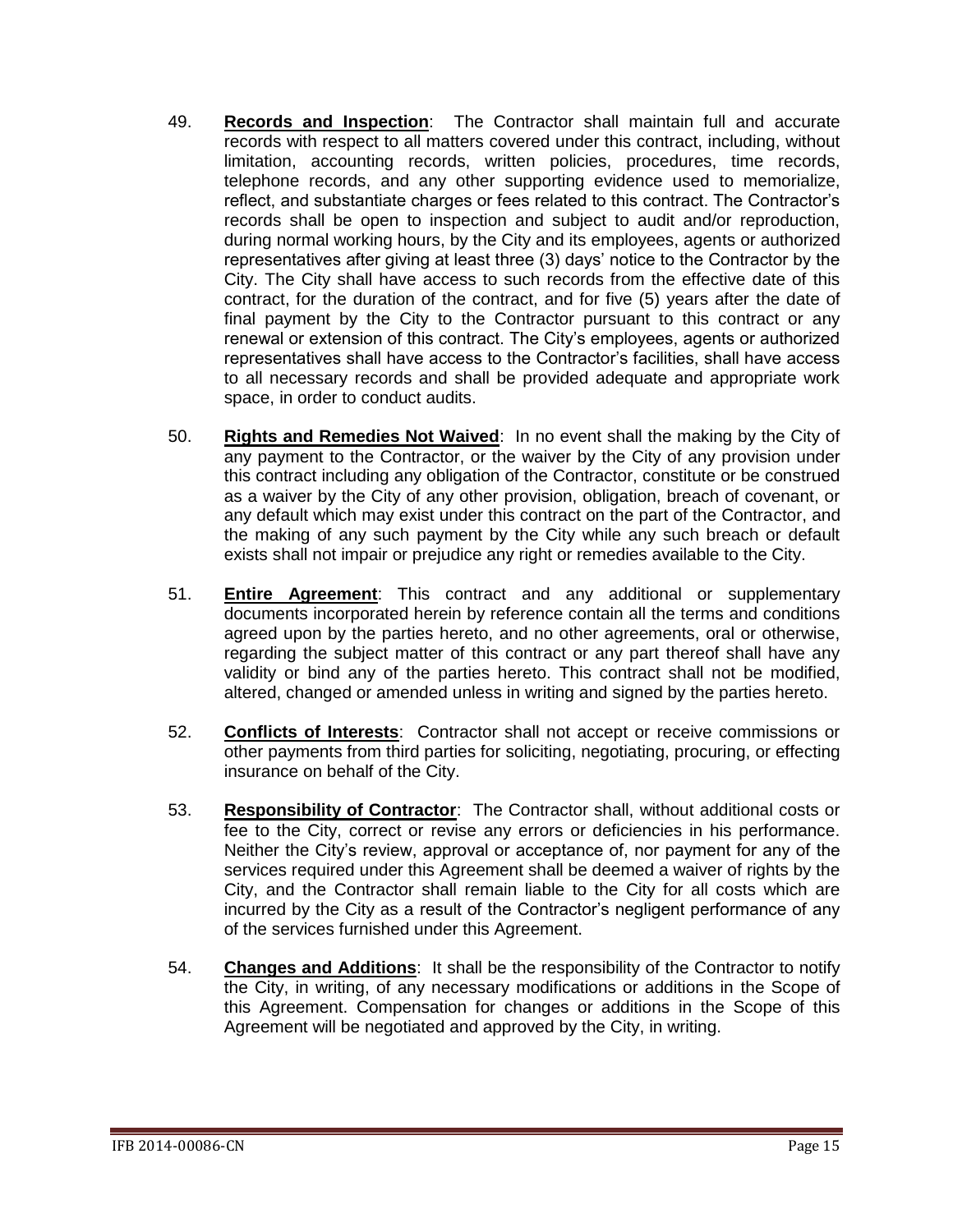It is understood and agreed to by both the City and the Contractor that such modifications or additions to this Agreement shall be made only by the full execution of the City's standard Agreement change order form. Furthermore, it is understood and agreed by both parties that any work done by the Contractor on such modification or addition to this Agreement prior to the City's execution of its standard Agreement change order form shall be at the total risk of the Contractor, and said work may not be compensated by the City.

- 55. **Exemption from Taxes**: The City is exempt from State Sales Tax and Federal Excise Tax. Tax Exemption Certificate indicating the City's tax exempt status will be furnished by the City of Suffolk upon request.
- 56. **Debarment Status**: By submitting a bid, bidders certify that they are not currently debarred by the Commonwealth of Virginia from submitting bids or proposals on contracts for the type of goods and/or services covered by this solicitation, nor are they an agent of any person or entity that is currently so debarred.
- 57. **Safety**: All Contractors and subcontractors performing services for the City are required and shall comply with all Occupational Safety and Health Administration (OSHA), State and City Safety and Occupational Health Standards and any other applicable rules and regulations. Also all Contractors and subcontractors shall be held responsible for the safety of their employees and any unsafe acts or conditions that may cause injury or damage to any persons or property within and around the work site area under this contract.
- 58. **License Requirement**: All firms doing business in the City of Suffolk are required to be licensed in accordance with the City of Suffolk business license ordinance. Wholesale and retail merchants without a business location in the City of Suffolk are exempt from this requirement. Any questions concerning business licenses should be directed to the Commissioner of the Revenue's Office, telephone (757) 514-4260.
- 59. **Contractor's Form**: In cases where the City may accept the Contractor's form agreement, whereas certain standard clauses that may appear in the Contractor's form agreement cannot be accepted by the City, and in consideration of the convenience of using that form, and this form, without the necessity of negotiating a separate contract document, the parties hereto specifically agree that, notwithstanding any provisions appearing in the attached Contractor's form contract, the City's contract addendum shall prevail over the terms of the Contractor's agreement in the event of a conflict.
- 60. **Bidder Qualifications**: Only bids from established contractors for work similar in scope to work herein shall be considered; the City reserves the right to request specific reference information prior to award. Bidder shall demonstrate that he has adequate and appropriate manpower, tools and equipment to respond and perform in accordance with the provisions herein. The City may, at its option, disqualify a bidder and reject his bid for cause. Reasons deemed to be sufficient for this action shall include, but not be limited to, the following: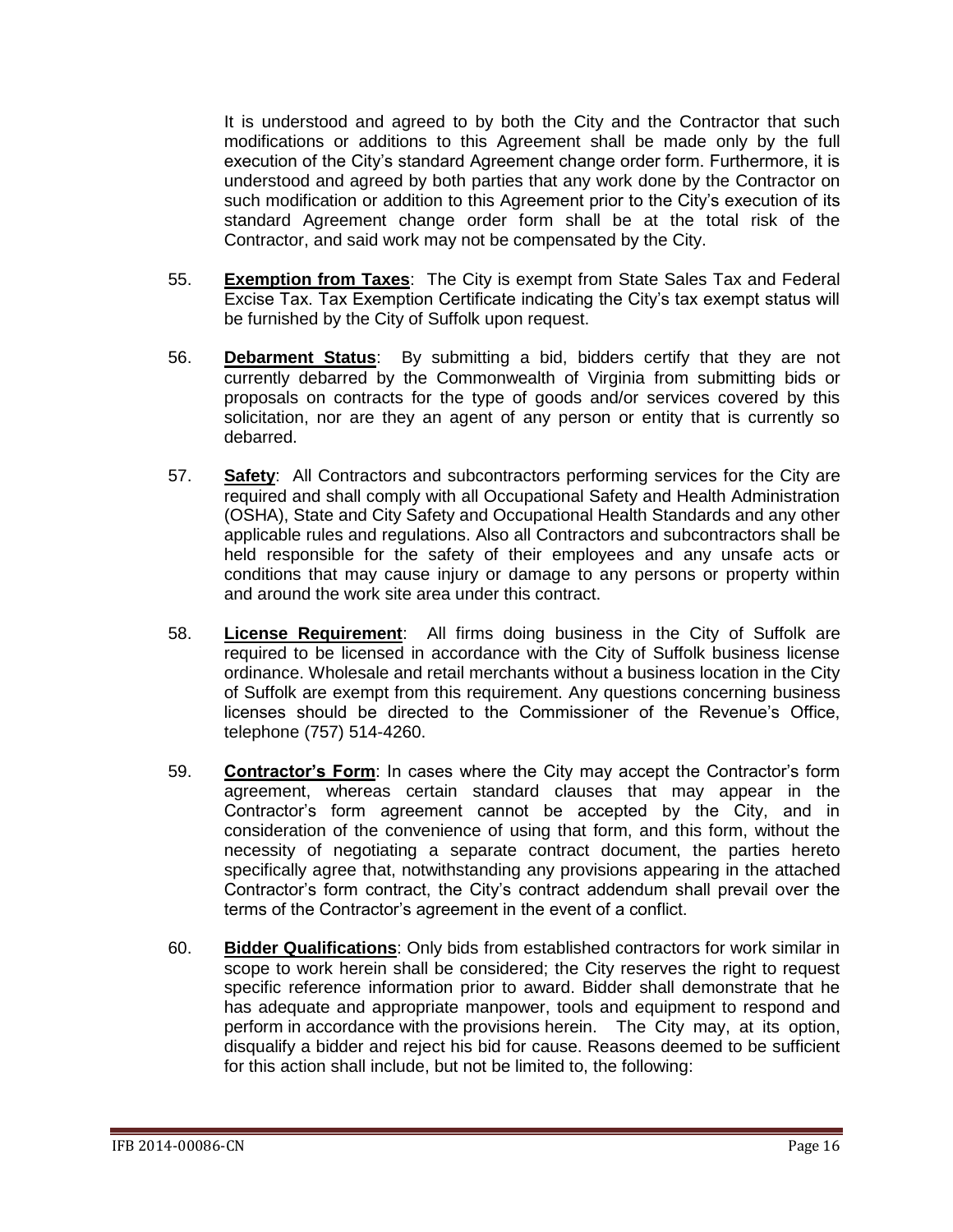- Evidence of collusion among bidders.
- Receipt of more than one bid on any project from an individual, or from a corporation. This restriction does not apply to subcontractors
- Default on any previous contract.
- For unreasonable failure to complete a previous contract within the specified time or for being in arrears on an existing contract without reasonable cause for being in arrears.
- Inability to perform as revealed by an investigation of the Bidder's financial statement, experience and/or plant and equipment.
- Contractor does not meet project-specific requirements, as identified in the Contract Documents
- 61. **Pricing to be F.O.B. Destination – Freight Allowed**: Pricing shall be F.O.B. destination-freight included for all competitive bids. F.O.B. Destination-Freight Included shall include all shipping costs to the City location(s) at the unit cost. No additional shipping charges shall be allowed.
- 62. **Contract Quantities**: The quantities specified in the Invitation for Bid are estimates only unless otherwise clearly noted, and are given for the information of bidders and for the purpose of bid evaluation. They do not indicate the actual quantity that will be required, since such volume will depend upon requirements that may develop during the contract period. Quantities shown shall not be construed to represent any amount which the City shall be obligated to purchase under the contract, or relieve the contractor of his obligation to fill all orders placed by the City, except as clearly noted.
- 63. **Competition Intended**: It is the City's intent that the Invitation for Bid (IFB) permits competition. It shall be the bidder's responsibility to advise the Buyer in writing if any language requirement, specification, etc., or any combination thereof, inadvertently restricts or limits the requirements stated in this IFB to a single source. Such notification must be received by the Contract Officer prior to the date set for bids to close.
- 64. **Default on Taxes**: No bid or proposal will be accepted from, or any Contract awarded to, any person, firm, or corporation that is in arrears, or in default to the City upon any debt or Contract, or that is a defaulter as surety, or otherwise upon any obligation to the City.

#### 65. **Insurance**

The successful bidder shall procure, maintain, and provide proof of, insurance coverage for injuries to persons and/or property damage as may arise from or in conjunction with, the work performed on behalf of the City by the bidder, his agents, representatives, employees or subcontractors. Proof of coverage as contained herein shall consist of all policies, endorsements, declaration pages, and certificates of insurance and shall be submitted fifteen (15) days prior to the commencement of work, and such coverage shall be maintained by the Offeror for the duration of the contract period; for occurrence policies. Claims made policies must be in force or that coverage purchased for three (3) years after delivery date.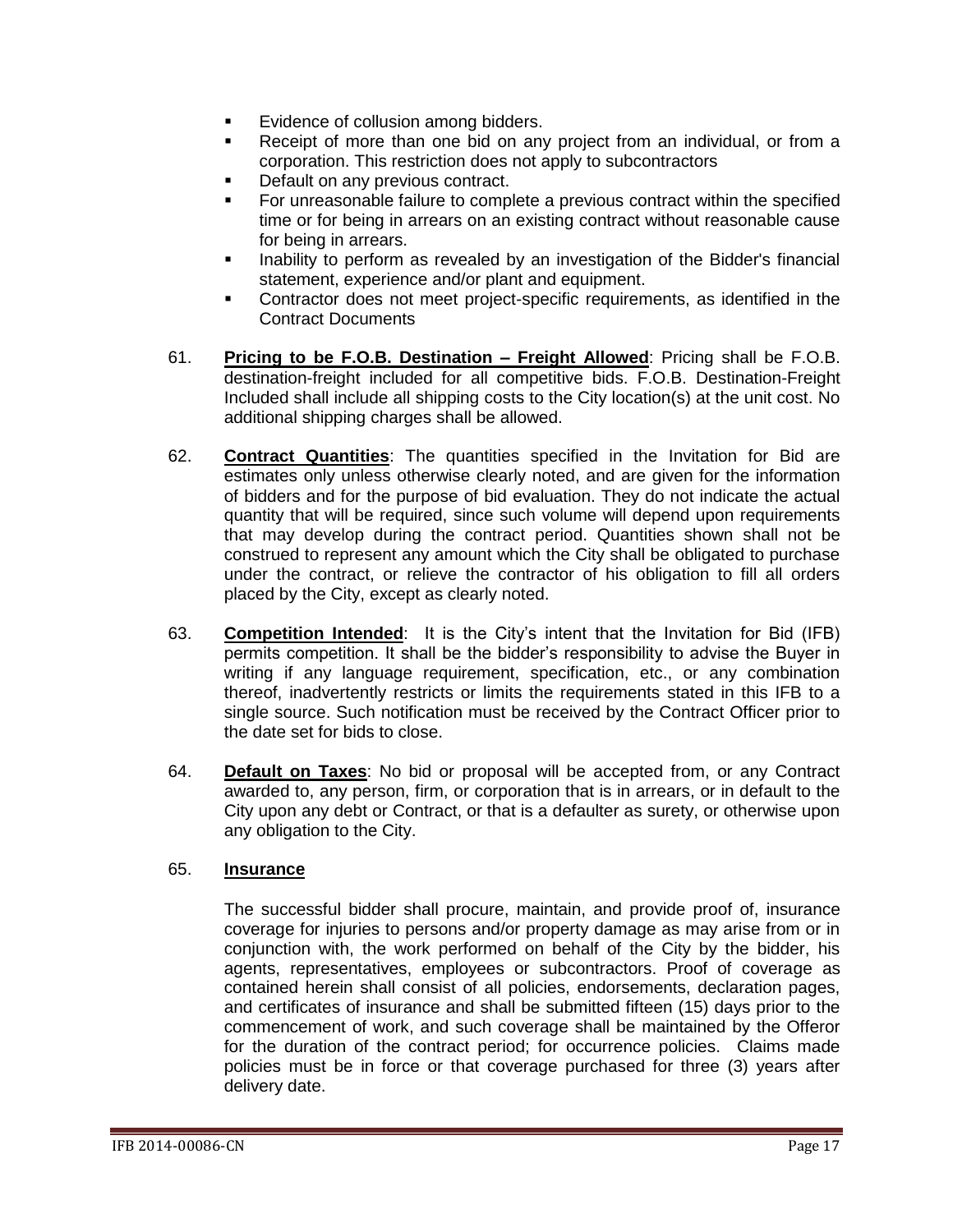#### a. General Liability

Coverage shall be as broad as: Comprehensive General Liability endorsed to include Broad Form, Commercial General Liability form including Products/Completed Operations.

1. Minimum Limits, General Liability:

\$1,000,000 General Aggregate Limit \$1,000,000 Products & Completed Operations \$1,000,000 Personal and Advertising Injury \$1,000,000 Each Occurrence Limit \$1,000,000 Fire Damage Limit \$ 5,000 Medical Expense Limit

b. Automobile Liability

Coverage sufficient to cover all vehicles owned, used, or hired by the offeror, his agents, representatives, employees or subcontractors.

1. Minimum Limits, Automobile Liability:

\$1,000,000 Combined Single Limit \$1,000,000 Each Occurrence Limit \$ 5,000 Medical Expense Limit

c. Workers' Compensation

Limits as required by the Workers' Compensation Act of Virginia. Employers Liability, \$1,000,000.

d. Umbrella/Excess Liability

\$1,000,000 umbrella/excess liability coverage

- e. Coverage Provisions
	- 1. All deductibles or self-insured retention shall appear on the declaration pages, endorsements, and/or policies provided.
	- 2. The City of Suffolk, its' officers/officials, employees, agents and volunteers shall be added as "additional insured" as their interests may appear. A copy of all endorsements, declaration pages, and policies that address additional insured shall be provided. This provision does not apply to Professional Liability or Workers' Compensation/Employers' Liability.
	- 3. The offeror's insurance shall be primary over any applicable insurance or self-insurance maintained by the City.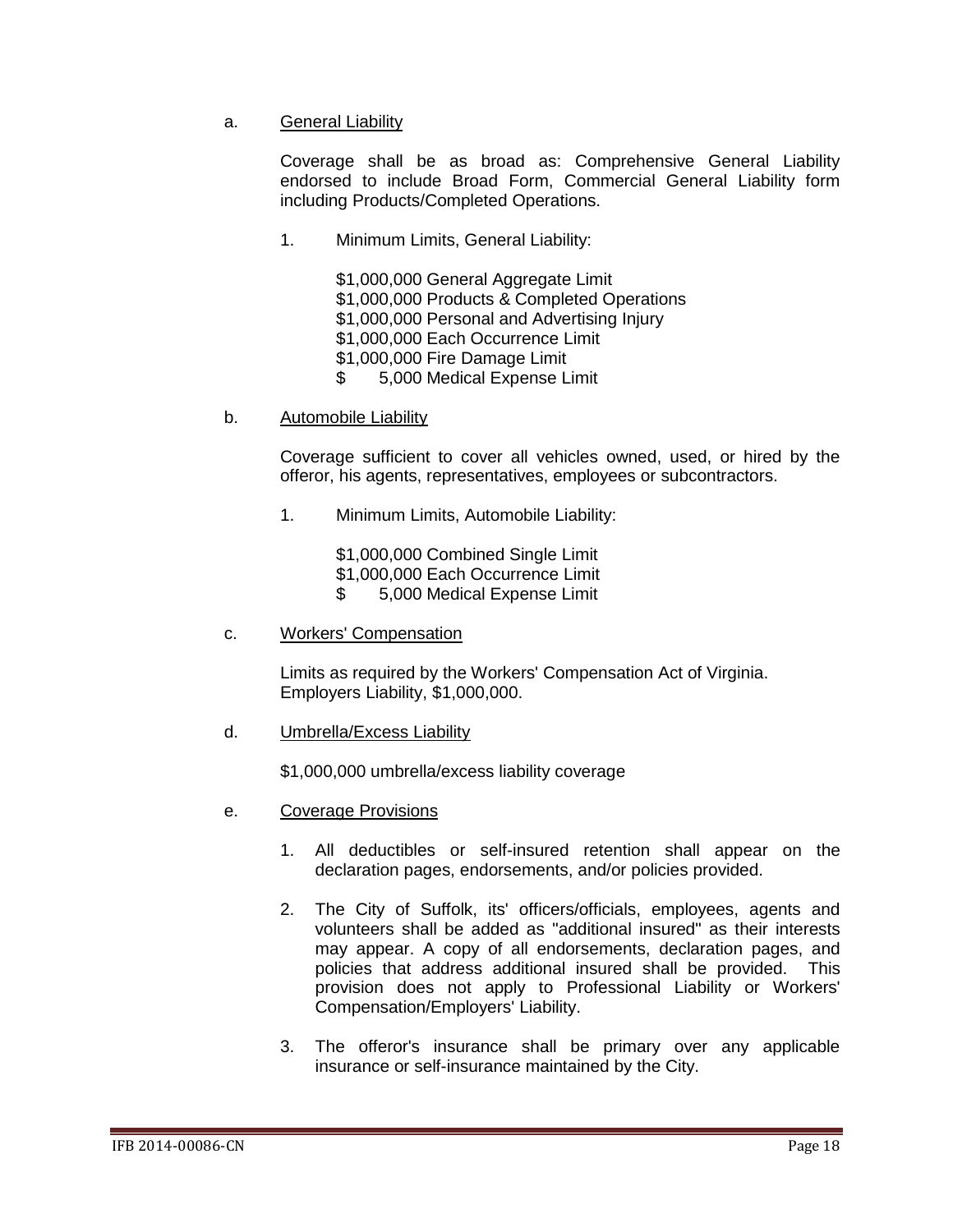- 4. Shall provide thirty (30) days written notice to the City before any cancellation, suspension, or void of coverage in whole or part, where such provision is reasonable.
- 5. All coverage for subcontractors of the Offeror shall be subject to all of the requirements stated herein.
- 6. All deductibles or self-insured retention shall appear on the declaration page(s), endorsement(s), and/or policies and shall be subject to approval by the City. At the option of the City, either; the insurer shall reduce or eliminate such deductible or self- insured retention; or the offeror shall be required to procure a bond guaranteeing payment of losses and related claims expenses.
- 7. Failure to comply with any reporting provisions of the policy(s) shall not affect coverage provided the City, its' officers/officials, agents, employees and volunteers.
- 8. The insurer shall agree to waive all rights of subrogation against the City, its' officers/officials, agents, employees or volunteers for any act, omission or condition of premises which the parties may be held liable by reason of negligence.
- 9. The Offeror shall furnish the City with all certificates of insurance, endorsements, declaration pages, and policies affecting coverage. All documents are to be signed by a person authorized by the insurance company(s) to bind coverage on its' behalf, if executed by a broker, notarized copy of authorization to bind, or certify coverage must be attached.
- 10. All insurance shall be placed with insurers maintaining an A.M. Best rating of no less than an A:VII. If A.M. Best rating is less than A:VII, approval must be received from City's Risk Officer.

All coverage designated herein shall be as broad as the Insurance Services Office (ISO) forms filed for use with the Commonwealth of Virginia.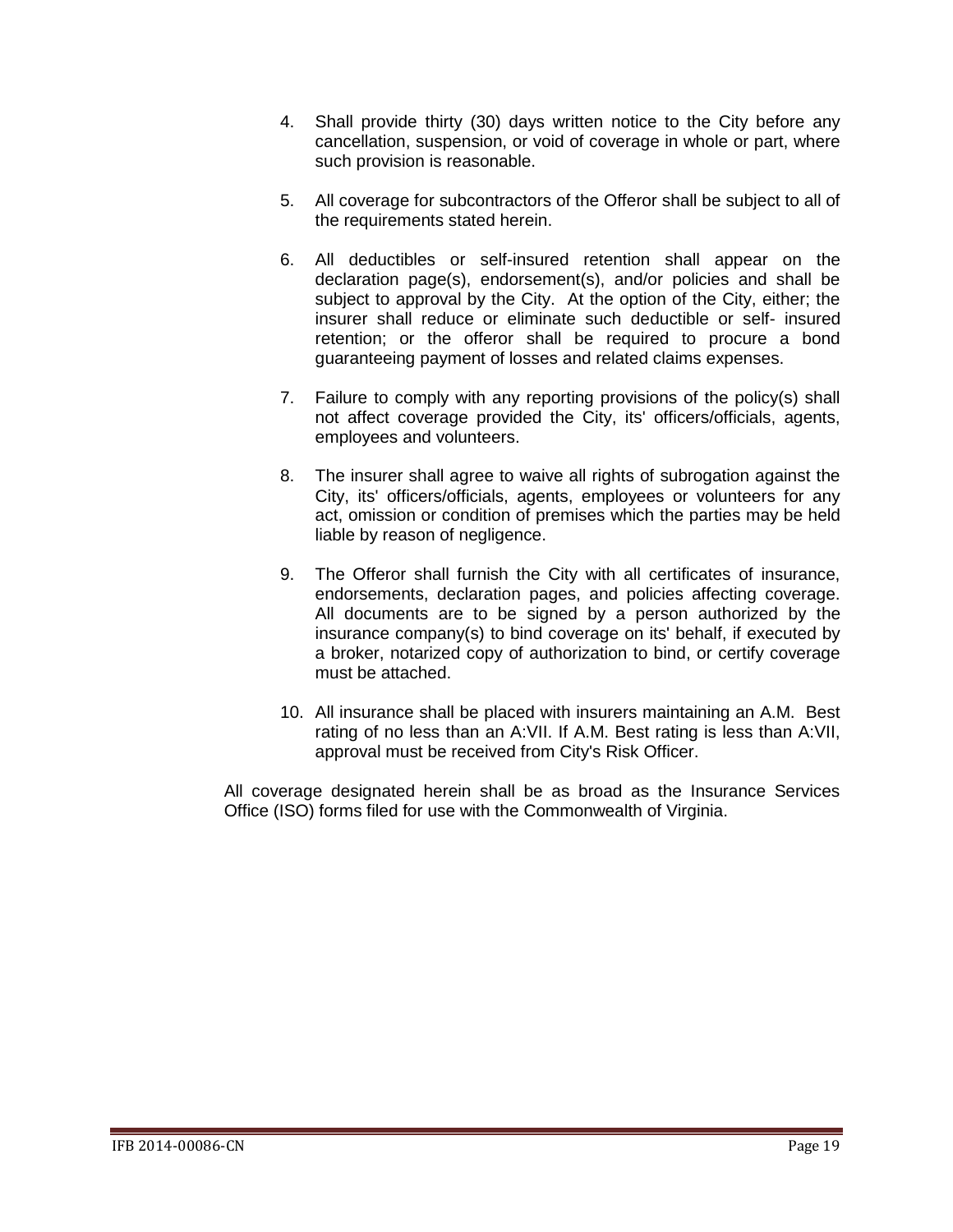# **BID FORM**

| TO: | <b>Purchasing Division</b><br>441 Market Street, Room 105 | BID:                 | <b>BMP Maintenance Services</b> |
|-----|-----------------------------------------------------------|----------------------|---------------------------------|
|     | Suffolk, VA 23434                                         | <b>DUE:</b><br>TIME: | May 6, 2014<br>3:00 p.m. Local  |

\_\_\_\_\_\_\_\_\_\_\_\_\_\_\_\_\_\_\_\_\_\_\_\_\_(Company) quotes firm price(s) below, exclusive of all taxes, to furnish all labor, materials, equipment, transportation, licenses, permits, and fees required to the provide Best Management Practices (BMP) maintenance services in accordance with all specifications, terms, and conditions herein.

Unit prices provided will be used to establish the cost(s) for each project requested. All equipment listed shall include the operator, fuel, and lubricant. Administrative costs shall be included in the costs of the bid items.

Hourly rate shall commence on arrival to work site and end with departure from the work site. The City will not be responsible for transportation from the Contractor's location.

Award will be made to the lowest responsive and responsible bidder based on the annual requirements listed below (grand total for Items 1-53).

| <b>HEAVY EQUIPMENT</b>  |                                                               |     |              |               |       |
|-------------------------|---------------------------------------------------------------|-----|--------------|---------------|-------|
| Item                    | <b>Description</b>                                            | Qty | Unit         | Unit<br>Price | Total |
|                         |                                                               |     |              |               |       |
| $\mathbf{1}$            | BACKHOE WHEELED 5/8 TO 1 C.Y. CAPACITY                        | 50  | <b>HOURS</b> |               |       |
| $\overline{2}$          | BACKHOE-LOADER, WHEELED, 5/8 TO 1-1/4<br>C.Y. CAPACITY        | 50  | <b>HOURS</b> |               |       |
| $\overline{\mathbf{3}}$ | BACKHOE-LOADER, WHEELED 1-3/4 C.Y.<br>LOADER 1/2 C.Y. BACKHOE | 50  | <b>HOURS</b> |               |       |
| 4                       | TRACKHOE (LESS THAN 1 C.Y. BUCKET)                            | 150 | <b>HOURS</b> |               |       |
| 5                       | TRACKHOE 1 CY TO 1-1/2 C.Y. BUCKET                            | 150 | <b>HOURS</b> |               |       |
| 6                       | BUCKET CLAMSHELL, GENERAL PURPOSE 3/8<br>TO 34 C.Y. CAPACITY  | 100 | <b>HOURS</b> |               |       |
| $\overline{\mathbf{z}}$ | BUCKET CLAMSHELL, GENERAL PURPOSE 1<br>TO 2 C.Y. CAPACITY     | 100 | <b>HOURS</b> |               |       |
| 8                       | CRANE, 6000LB CAPACITY                                        | 10  | <b>HOURS</b> |               |       |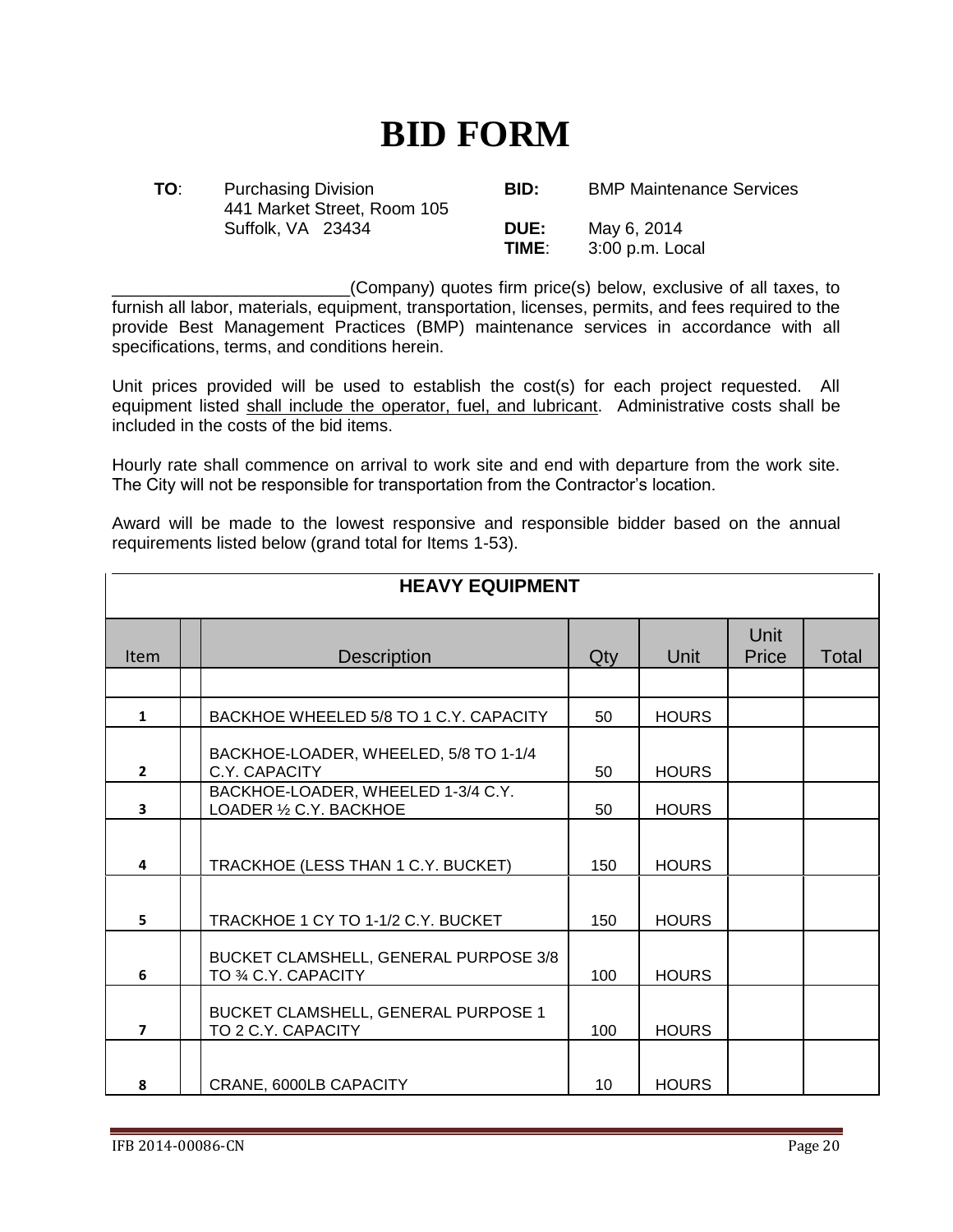| Item                   | <b>Description</b>                                               | Qty   | Unit         | Unit<br>Price | Total |
|------------------------|------------------------------------------------------------------|-------|--------------|---------------|-------|
|                        |                                                                  |       |              |               |       |
| 9                      | LOADER, WHEELED 1 TO 1-3/4 C.Y. CAPACITY                         | 150   | <b>HOURS</b> |               |       |
|                        |                                                                  |       |              |               |       |
| 10                     | LOADER, WHEELED, 2 TO 3 C.Y. CAPACITY                            | 150   | <b>HOURS</b> |               |       |
|                        |                                                                  |       |              |               |       |
| 11                     | TRACTOR WITH POWER BROOM                                         | 300   | <b>HOURS</b> |               |       |
| 12                     | SINGLE AXLE DUMP TRUCK                                           | 500   | <b>HOURS</b> |               |       |
| 13                     | TANDEM AXLE DUMP TRUCK (MIN. 12 TON<br>CAPACITY)                 | 1,000 | <b>HOURS</b> |               |       |
| 14                     | VACUUM TRUCK TO 5,000 GALLAN CAPACITY<br>(VAC ALL)               | 150   | <b>HOURS</b> |               |       |
|                        |                                                                  |       |              |               |       |
| 15                     | WORK BOAT (UNDER 27 FOOT) SKIFF TYPE                             | 150   | <b>HOURS</b> |               |       |
| 16                     | LONG REACH TRACK EXCAVATOR (50 FOOT<br><b>REACH OR GREATER)</b>  | 100   | <b>HOURS</b> |               |       |
| 17                     | STANDARD TRACK EXCAVATOR (UNDER 30<br>FOOT REACH)                | 250   | <b>HOURS</b> |               |       |
| 18                     | <b>BULLDOZER</b>                                                 | 30    | <b>HOURS</b> |               |       |
| 19                     | WATERING TRUCK (2,000 GALLONS)                                   | 100   | <b>HOURS</b> |               |       |
| 20                     | SLOPE/DITCH MOWER (ARTICULATED ARM<br><b>TRACTOR ATTACHMENT)</b> | 100   | <b>HOURS</b> |               |       |
| <b>SMALL EQUIPMENT</b> |                                                                  |       |              |               |       |
| 21                     | SUMP PUMP (UNDER 50 GPM) WITH<br>SEDIMENT BAGS                   | 30    | <b>DAY</b>   |               |       |
| 22                     | COMPACTOR, VIBRATORY PLATE 24", 5,000<br>LB BLOW                 | 30    | <b>DAY</b>   |               |       |
| 23                     | <b>GENERATOR (5KW)</b>                                           | 30    | <b>DAY</b>   |               |       |
| 24                     | <b>CHAINSAW</b>                                                  | 24    | <b>HOURS</b> |               |       |
| 25                     | DEWATERING PUMP (300 GPM) WITH<br><b>SEDIMENT BAGS</b>           | 30    | <b>DAY</b>   |               |       |
| 26                     | PUSH MOWER (5.5HP, 22- INCH CUT)                                 | 500   | <b>HOURS</b> |               |       |

 $\mathbb{R}^2$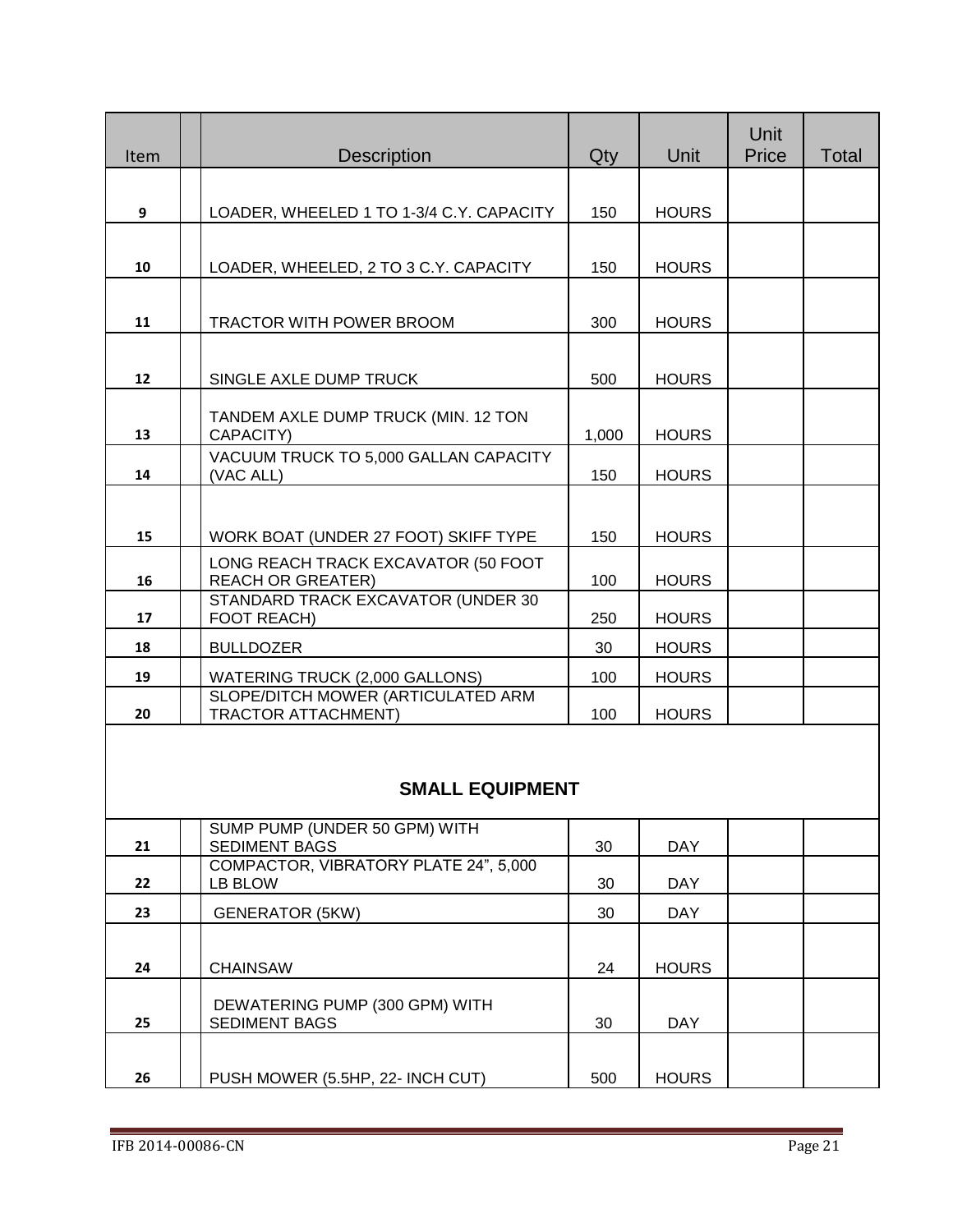| Item        | Description                                                                                                                        | Qty    | Unit         | Unit<br>Price | Total |
|-------------|------------------------------------------------------------------------------------------------------------------------------------|--------|--------------|---------------|-------|
|             |                                                                                                                                    |        |              |               |       |
| 27          | RIDING MOWER (36 TO 54 – INCH CUT)                                                                                                 | 300    | <b>HOURS</b> |               |       |
| 28          | <b>STRING TRIMMER</b>                                                                                                              | 200    | <b>HOURS</b> |               |       |
|             |                                                                                                                                    |        |              |               |       |
|             | <b>MATERIALS</b>                                                                                                                   |        |              |               |       |
| <b>Item</b> | Description                                                                                                                        | Qty    | Unit         | Unit<br>Price | Total |
|             | AGGREGATE BASE MATERIAL VDOT TYPE I,                                                                                               |        |              |               |       |
| 29          | 21A/B                                                                                                                              | 100    | <b>TON</b>   |               |       |
| 30          | <b>BEDDING MAERIAL, #57 STONE</b>                                                                                                  | 500    | <b>TON</b>   |               |       |
| 31          | SELECT FILL SAND VDOT TYPE I, MIN CBR 20                                                                                           | 1,500  | C.Y.         |               |       |
| 32          | <b>RIP RAP CLASS I</b>                                                                                                             | 200    | <b>TON</b>   |               |       |
| 33          | <b>RIP RAP CLASS II</b>                                                                                                            | 200    | <b>TON</b>   |               |       |
| 34          | <b>RIP RAP CLASS III</b>                                                                                                           | 200    | <b>TON</b>   |               |       |
| 35          | TOPSOIL (2-INCH THICK)                                                                                                             | 2,000  | <b>SY</b>    |               |       |
|             | PERMANENT SEED (LESS THAN 0.5% WEED<br>CONTENT WITH LIME, MULCH, AND                                                               |        |              |               |       |
| 36          | FERTILIZER, AS NEEDED)                                                                                                             | 5,000  | SY           |               |       |
| 37          | <b>SILT FENCE</b>                                                                                                                  | 10,000 | LF           |               |       |
| 38          | STORM DRAIN INLET PROTECTION                                                                                                       | 50     | EA           |               |       |
| 39          | <b>GEOTEXTILE FILTER FABRIC</b><br>STONE FOR EROSION CONTROL VDOT                                                                  | 500    | SY           |               |       |
| 40          | STANDARD EC-1                                                                                                                      | 250    | Tons         |               |       |
| 41          | DEGRADABLE SOIL STABILIZATION FABRIC<br>VDOT EC-2                                                                                  | 1,500  | SY           |               |       |
| 42          | NON DEGRADABLE GEOTEXTILE GRID FOR<br>SLOPE STABILIZATION VDOT EC-3                                                                |        | SY           |               |       |
|             |                                                                                                                                    | 1,500  |              |               |       |
| 43          | TURBIDITY CURTAIN (DCR TYPE I)<br>OFFSITE MATERIAL DISPOSAL - DEBRIS AND                                                           | 300    | LF.          |               |       |
| 44          | <b>EXCAVATED SOILS</b>                                                                                                             | 500    | СY           |               |       |
| 45          | OFFSITE MATERIAL DISPOSAL (DREDGE) -<br>SOILS, SEDIMENT AND DEBRIS REMOVED<br>FROM BELOW THE WATERLINE AT POND<br><b>LOCATIONS</b> | 1,500  | <b>CY</b>    |               |       |
|             |                                                                                                                                    |        |              |               |       |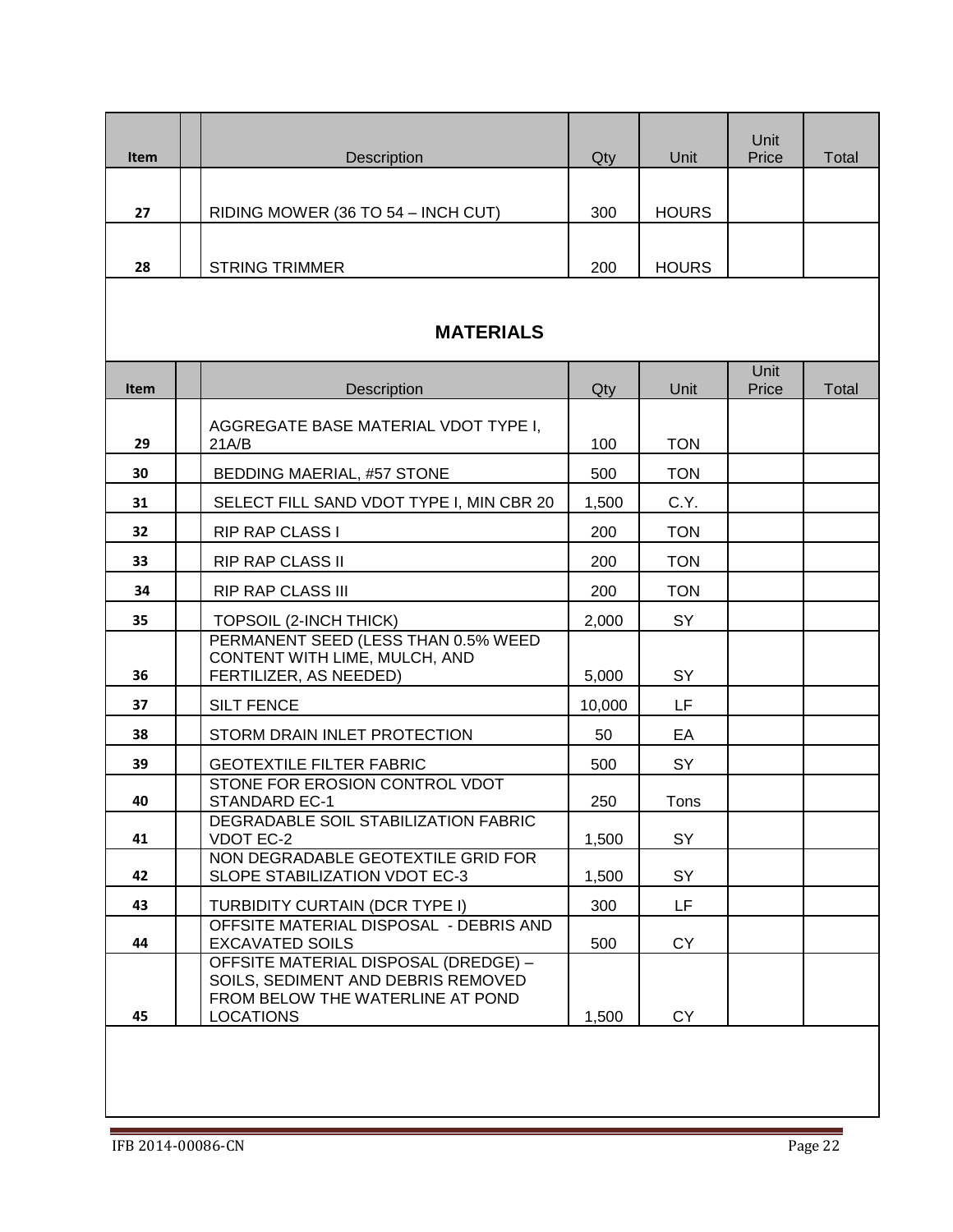| <b>LABOR</b> |                                                                                   |       |              |               |       |
|--------------|-----------------------------------------------------------------------------------|-------|--------------|---------------|-------|
| Item         | <b>Description</b>                                                                | Qty   | Unit         | Unit<br>Price | Total |
| 46           | FIELD SUPERVISOR WITH HAND TOOLS                                                  | 2,080 | <b>HOURS</b> |               |       |
| 47           | SKILLED LABORER WITH HAND TOOLS                                                   | 6,240 | <b>HOURS</b> |               |       |
| Item         | Description                                                                       | Qty   | Unit         | Unit<br>Price | Total |
| 48           | UNSKILLED LABORER WITH HAND TOOLS                                                 | 6,240 | <b>HOURS</b> |               |       |
| 49           | <b>CERTIFIED FLAGMAN</b>                                                          | 240   | <b>HOURS</b> |               |       |
|              | <b>MISCELLANEOUS</b>                                                              |       |              |               |       |
| <b>Item</b>  | <b>Description</b>                                                                | Qty   | Unit         | Unit<br>Price | Total |
| 50           | <b>HERBICIDES - INCLUDES APPLICATION</b><br>EQUIPMENT, SAFETY GEAR, WARNING SIGNS | 100   | GAL          |               |       |
| 51           | PESTICIDES - INCLUDES APPLICATION<br>EQUIPMENT, SAFETY GEAR, WARNING SIGNS        | 50    | <b>GAL</b>   |               |       |
| 52           | TRAFFIC CONTROL INCLUDING CRASH<br>TRUCK AND ARROW BOARD (SINGLE LANE<br>CLOSURE) | 5     | <b>DAY</b>   |               |       |
| 53           | <b>CONSTRUCTION SURVEYING</b>                                                     | 24    | <b>HOURS</b> |               |       |
|              | <b>GRAND TOTAL (Items 1-53):</b>                                                  |       | \$           |               |       |

*Work shall begin within five (5) days of receipt of request. YES / NO (Circle one)*

### **Bidder has submitted the following with their BID FORM:**

Proof of certification as a commercial applicator or registered technician as required by the Virginia Department of Agriculture and Consumer Services to apply herbicides/pesticides.

### **YES / NO (Circle one)**

If not included with the BID FORM, the successful bidder must provide certification prior to award of the contract.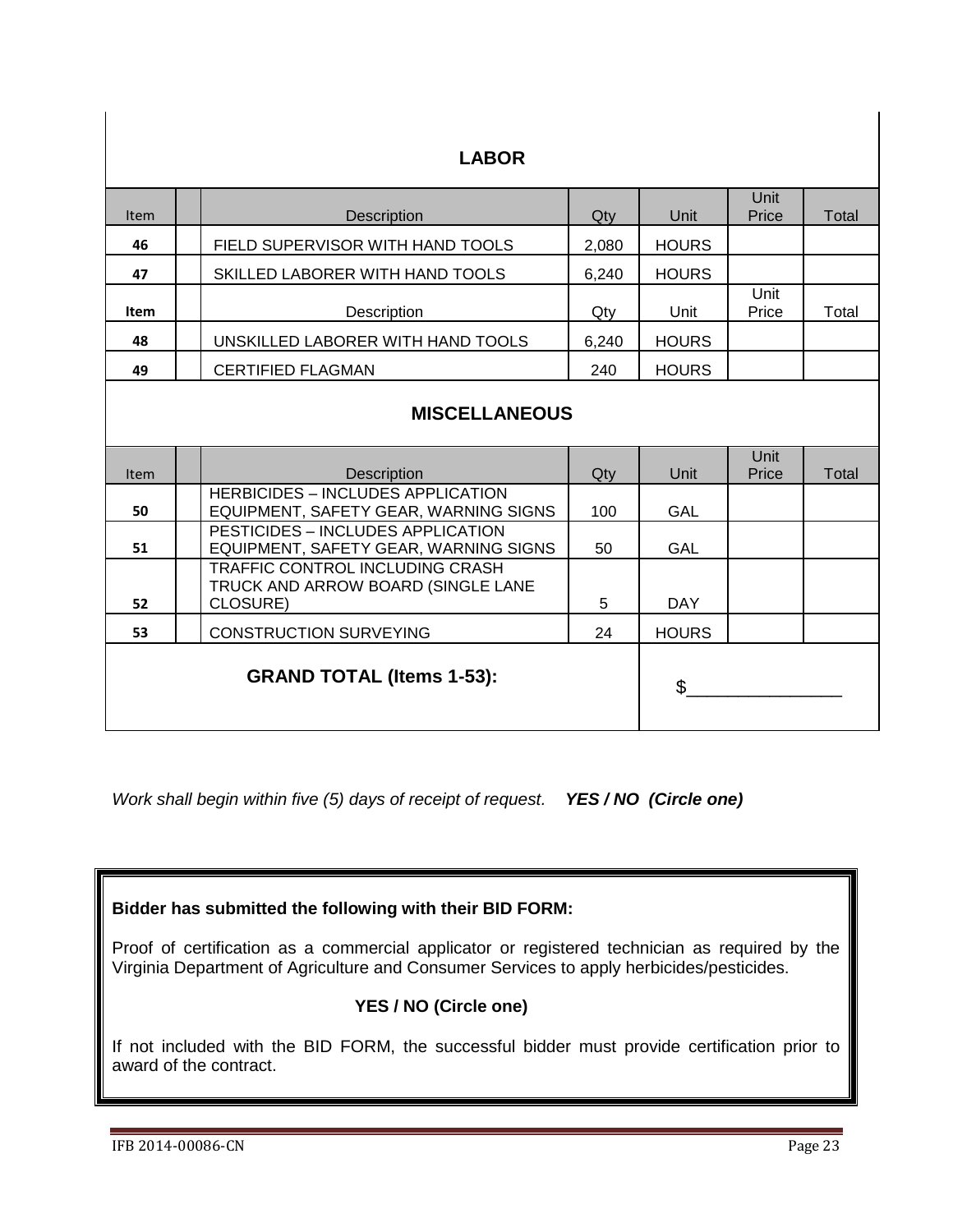## **REFERENCES**

Indicate below a listing of at least three (3) recent references for whom you have provided similar services. Include the date that services were furnished and the name, address, and phone number of the person we have your permission to contact. Public and municipal references are preferred.

| <b>Client/Address</b>                                                            | Date | <b>Contact Person</b> | Phone No. |
|----------------------------------------------------------------------------------|------|-----------------------|-----------|
| 1)<br>the control of the control of the control of the control of the control of |      |                       |           |
| 2)                                                                               |      |                       |           |
| 3)                                                                               |      |                       |           |

**Payment Terms/Discounts** \_\_\_\_\_\_\_\_\_\_\_\_\_\_\_\_\_\_\_\_\_(Suffolk's normal payment schedule: items accepted and invoiced by 10th of month will be paid month end. Cash discounts offered for less than 30 Days from receipt of proper invoice will not be considered in award.)

#### **BIDDER:**

| <b>Company Name</b> | <u> 1989 - Johann Harry Harry Harry Harry Harry Harry Harry Harry Harry Harry Harry Harry Harry Harry Harry Harry</u>                                                                                                          |
|---------------------|--------------------------------------------------------------------------------------------------------------------------------------------------------------------------------------------------------------------------------|
| <b>Address</b>      |                                                                                                                                                                                                                                |
|                     |                                                                                                                                                                                                                                |
| Person Quoting      | Title ___________________________                                                                                                                                                                                              |
| Telephone No.       | <u> 1980 - Johann Barn, mars ann an t-Amhain ann an t-Amhain an t-Amhain an t-Amhain an t-Amhain ann an t-Amhain a</u>                                                                                                         |
|                     |                                                                                                                                                                                                                                |
|                     | Social Security Number or FIN Number League and Contract Contract Contract Contract Contract Contract Contract Contract Contract Contract Contract Contract Contract Contract Contract Contract Contract Contract Contract Con |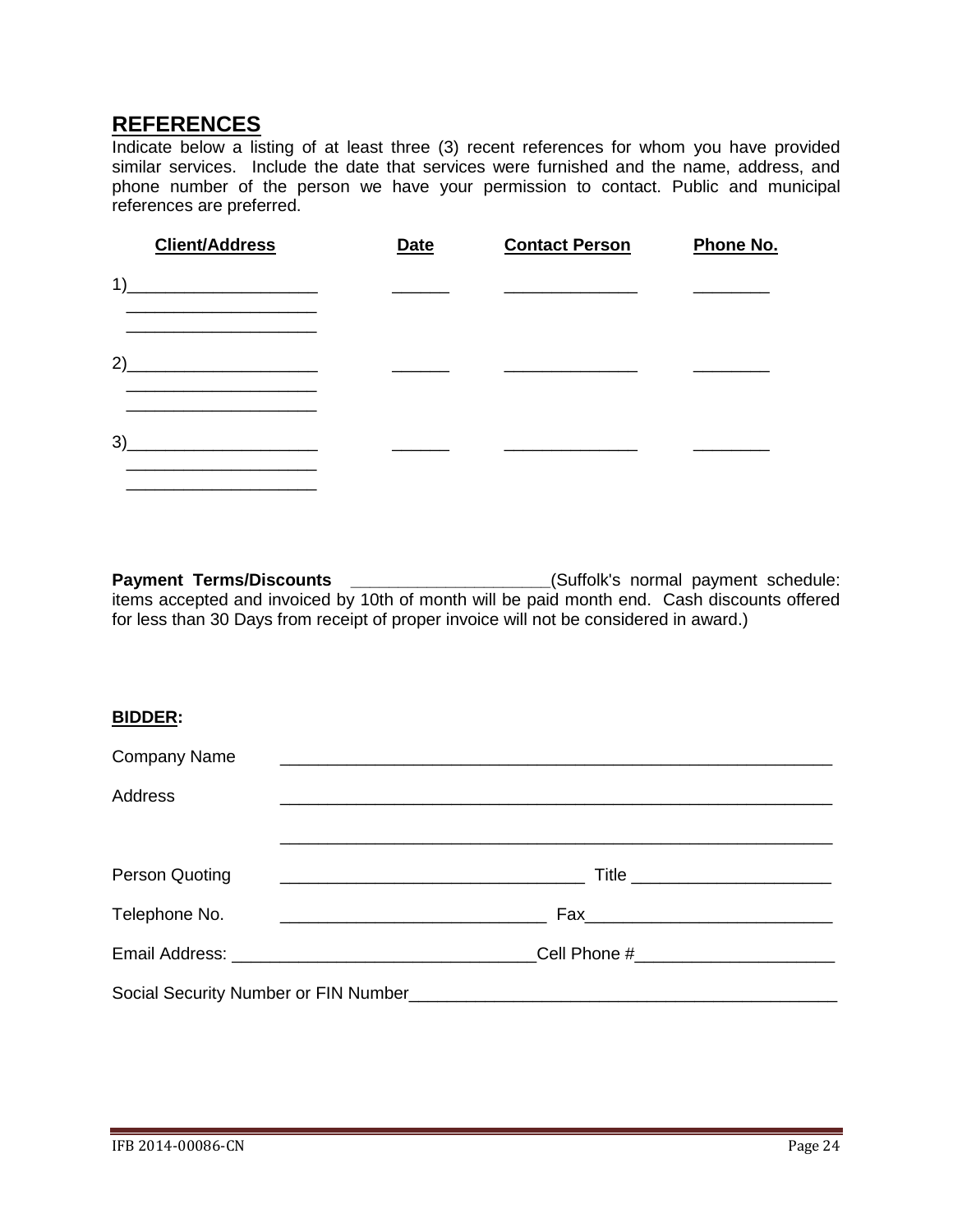I certify that this bid is made without prior understanding, agreement, or connection with any corporation, firm, or person submitting a bid for the same equipment/materials/ service and is in all respects fair and without collusion or fraud. I understand that collusive bidding is a violation of State and Federal law and can result in fines, prison sentences and civil damage awards. I agree to abide by all conditions of this bid and certify that I am authorized to sign this bid for the bidder.

I certify by my signature below that I have received the documents associated with this bid and understand that the review for completeness of these bid documents and the understanding and comprehension of the bid specifications is solely my responsibility; based on this, by my signature below I waive all rights to further claims against the City of Suffolk that the document were incomplete or not understandable.

I certify that the bidder represented herein is eligible to bid with respect to all applicable sections of State and Local Government Conflict of Interest Act, Code of Virginia, Section 2.1-639.1 et. seq.

| <b>Signature</b><br>$-$<br>- - -<br>. | - 1<br><u>_</u> |
|---------------------------------------|-----------------|
|                                       |                 |

(Person signing bid should show title or authority to bind the firm in a contract.)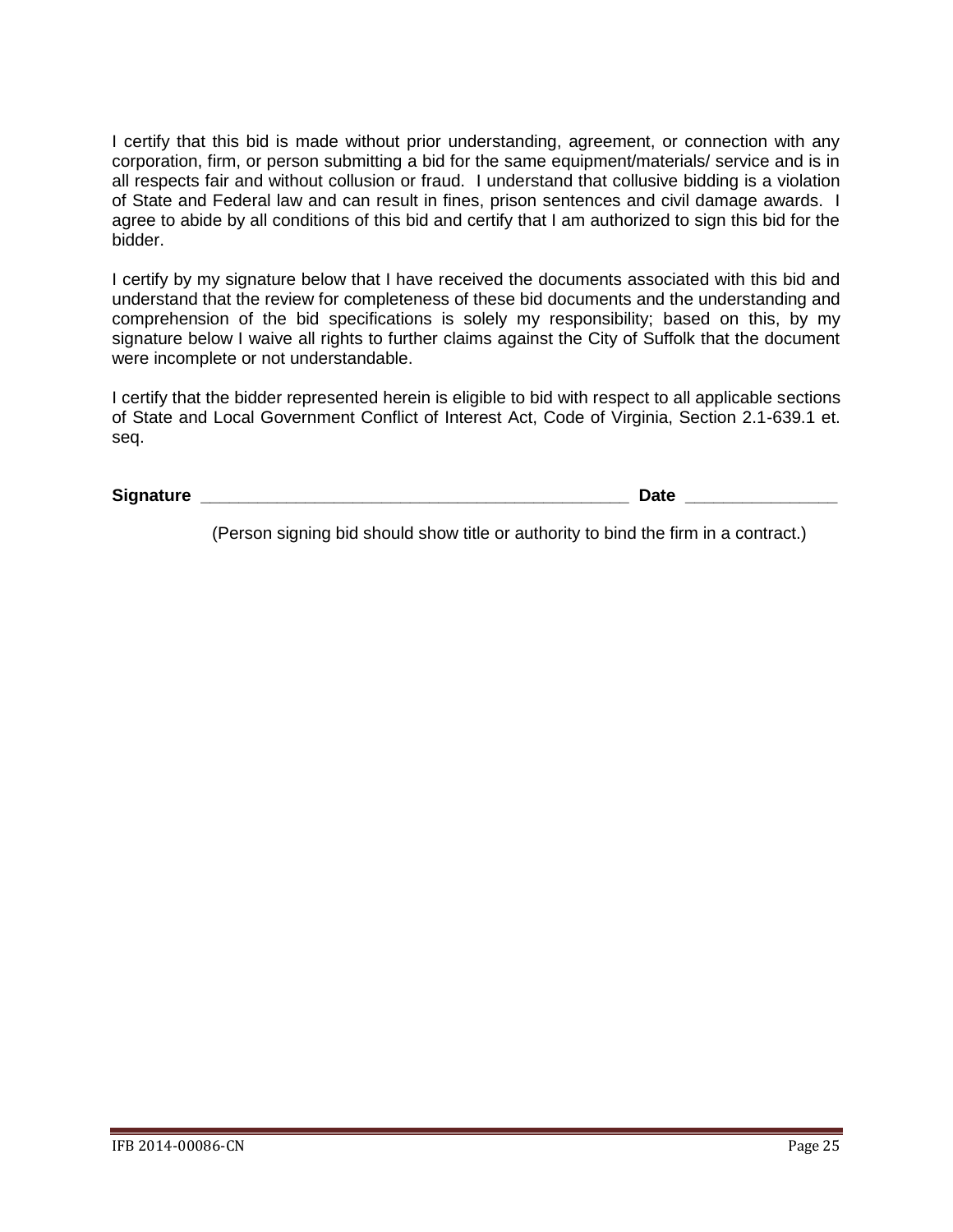#### **ANTICOLLUSION/NONDISCRIMINATION/DRUG FREE WORKPLACE CLAUSES**

#### **ANTICOLLUSION CLAUSE:**

IN THE PREPARATION AND SUBMISSION OF THIS BID, SAID BIDDER DID NOT EITHER DIRECTLY OR INDIRECTLY ENTER INTO ANY COMBINATION OR ARRANGEMENT WITH ANY PERSON, FIRM OR CORPORATION, OR ENTER INTO ANY AGREEMENT, PARTICIPATE IN ANY COLLUSION, OR OTHERWISE TAKE ANY ACTION IN THE RESTRAINT OF FREE, COMPETITIVE BIDDING IN VIOLATION OF THE SHERMAN ACT (15 U.S.C. SECTION 1), SECTIONS 59.1-9.1 THROUGH 59.1- 9.17 OR SECTIONS 59.1-68.6 THROUGH 59.1-68.8 OF THE CODE OF VIRGINIA.

THE UNDERSIGNED BIDDER HEREBY CERTIFIES THAT THIS AGREEMENT, OR ANY CLAIMS RESULTING THEREFROM, IS NOT THE RESULT OF, OR AFFECTED BY, ANY ACT OF COLLUSION WITH, OR ANY ACT OF, ANOTHER PERSON OR PERSONS, FIRM OR CORPORATION ENGAGED IN THE SAME LINE OF BUSINESS OR COMMERCE; AND, THAT NO PERSON ACTING FOR, OR EMPLOYED BY, THE CITY OF SUFFOLK HAS AN INTEREST IN, OR IS CONCERNED WITH, THIS BID; AND, THAT NO PERSON OR PERSONS, FIRM OR CORPORATION OTHER THAN THE UNDERSIGNED, HAVE, OR ARE, INTERESTED IN THIS BID.

#### **DRUG-FREE WORKPLACE:**

DURING THE PERFORMANCE OF THIS CONTRACT, THE CONTRACTOR AGREES TO (I) PROVIDE A DRUG-FREE WORKPLACE FOR THE CONTRACTOR'S EMPLOYEES; (II) POST IN CONSPICUOUS PLACES, AVAILABLE TO EMPLOYEES AND APPLICANTS FOR EMPLOYMENT, A STATEMENT NOTIFYING EMPLOYEES THAT THE UNLAWFUL MANUFACTURE, SALE, DISTRIBUTION, DISPENSATION, POSSESSION, OR USE OF A CONTROLLED SUBSTANCE OR MARIJUANA IS PROHIBITED IN THE CONTRACTOR'S WORKPLACE AND SPECIFYING THE ACTIONS THAT WILL BE TAKEN AGAINST EMPLOYEES FOR VIOLATIONS OF SUCH PROHIBITION; (III) STATE IN ALL SOLICITATIONS OR ADVERTISEMENTS FOR EMPLOYEES PLACED BY OR ON BEHALF OF THE CONTRACTOR THAT THE CONTRACTOR MAINTAINS A DRUG-FREE WORKPLACE; AND (IV) INCLUDE THE PROVISIONS OF THE FOREGOING SECTIONS I, II, AND III IN EVERY SUBCONTRACT OR PURCHASE ORDER OF OVER \$10,000, SO THAT THE PROVISIONS WILL BE BINDING UPON EACH SUBCONTRACTOR OR VENDOR.

FOR THE PURPOSE OF THIS SECTION, "DRUG-FREE WORKPLACE" MEANS A SITE FOR THE PERFORMANCE OR WORK DONE IN CONNECTION WITH A SPECIFIC CONTRACT AWARDED TO A CONTRACTOR IN ACCORDANCE WITH THIS CHAPTER, THE EMPLOYEES OF WHOM ARE PROHIBITED FROM ENGAGING IN THE UNLAWFUL MANUFACTURE, SALE, DISTRIBUTION, DISPENSATION, POSSESSION OR USE OF ANY CONTROLLED SUBSTANCE OR MARIJUANA DURING THE PERFORMANCE OF THE CONTRACT.

#### **NONDISCRIMINATION CLAUSE:**

- 1. EMPLOYMENT DISCRIMINATION BY BIDDER SHALL BE PROHIBITED.
- 2. DURING THE PERFORMANCE OF THIS CONTRACT, THE SUCCESSFUL BIDDER SHALL AGREE AS FOLLOWS:
	- A. THE BIDDER, WILL NOT DISCRIMINATE AGAINST ANY EMPLOYEE OR APPLICANT FOR EMPLOYMENT BECAUSE OF RACE, RELIGION, COLOR, SEX, NATIONAL ORIGIN, AGE, DISABILITY, OR ANY OTHER BASIS PROHIBITED BY STATE LAW RELATING TO DISCRIMINATION IN EMPLOYMENT, EXCEPT WHERE THERE IS A BONA FIDE OCCUPATIONAL QUALIFICATION/CONSIDERATION REASONABLY NECESSARY TO THE NORMAL OPERATION OF THE BIDDER. THE BIDDER AGREES TO POST IN CONSPICUOUS PLACES, AVAILABLE TO EMPLOYEES AND APPLICANTS FOR EMPLOYMENT, NOTICES SETTING FORTH THE PROVISIONS OF THIS NONDISCRIMINATION CLAUSE.
	- B. THE BIDDER, IN ALL SOLICITATIONS OR ADVERTISEMENTS FOR EMPLOYEES PLACED ON BEHALF OF THE BIDDER, WILL STATE THAT SUCH BIDDER IS AN EQUAL OPPORTUNITY EMPLOYER.
	- **C.** NOTICES, ADVERTISEMENTS, AND SOLICITATIONS PLACED IN ACCORDANCE WITH FEDERAL LAW, RULE OR REGULATION SHALL BE DEEMED SUFFICIENT FOR THE PURPOSE OF MEETING THE REQUIREMENTS OF THIS SECTION.
	- D. BIDDER WILL INCLUDE THE PROVISIONS OF THE FOREGOING SECTIONS A, B, AND C IN EVERY SUBCONTRACT OR PURCHASE ORDER OF OVER \$10,000, SO THAT THE PROVISIONS WILL BE BINDING UPON EACH SUBCONTRACTOR OR VENDOR.

| Name and Address of Bidder:                              | Date:                                                        |
|----------------------------------------------------------|--------------------------------------------------------------|
|                                                          | By:                                                          |
|                                                          | Signature In Ink                                             |
|                                                          |                                                              |
|                                                          | <b>Printed Name</b>                                          |
|                                                          |                                                              |
| Telephone Number:                                        |                                                              |
| Fax Phone Number: (                                      | Title                                                        |
| FIN/SSN#:                                                |                                                              |
| Is your firm a "minority" business? $\Box$ Yes $\Box$ No | If yes, please indicate the "minority" classification below: |
| □ African American<br>□ Hispanic American                | □ American Indian □ Eskimo □ Asian American<br>$\Box$ Aleut  |
| Other; Please Explain:                                   |                                                              |
| Is your firm Woman Owned? □ Yes □ No                     | Is your firm a Small Business? □ Yes □ No                    |
|                                                          |                                                              |